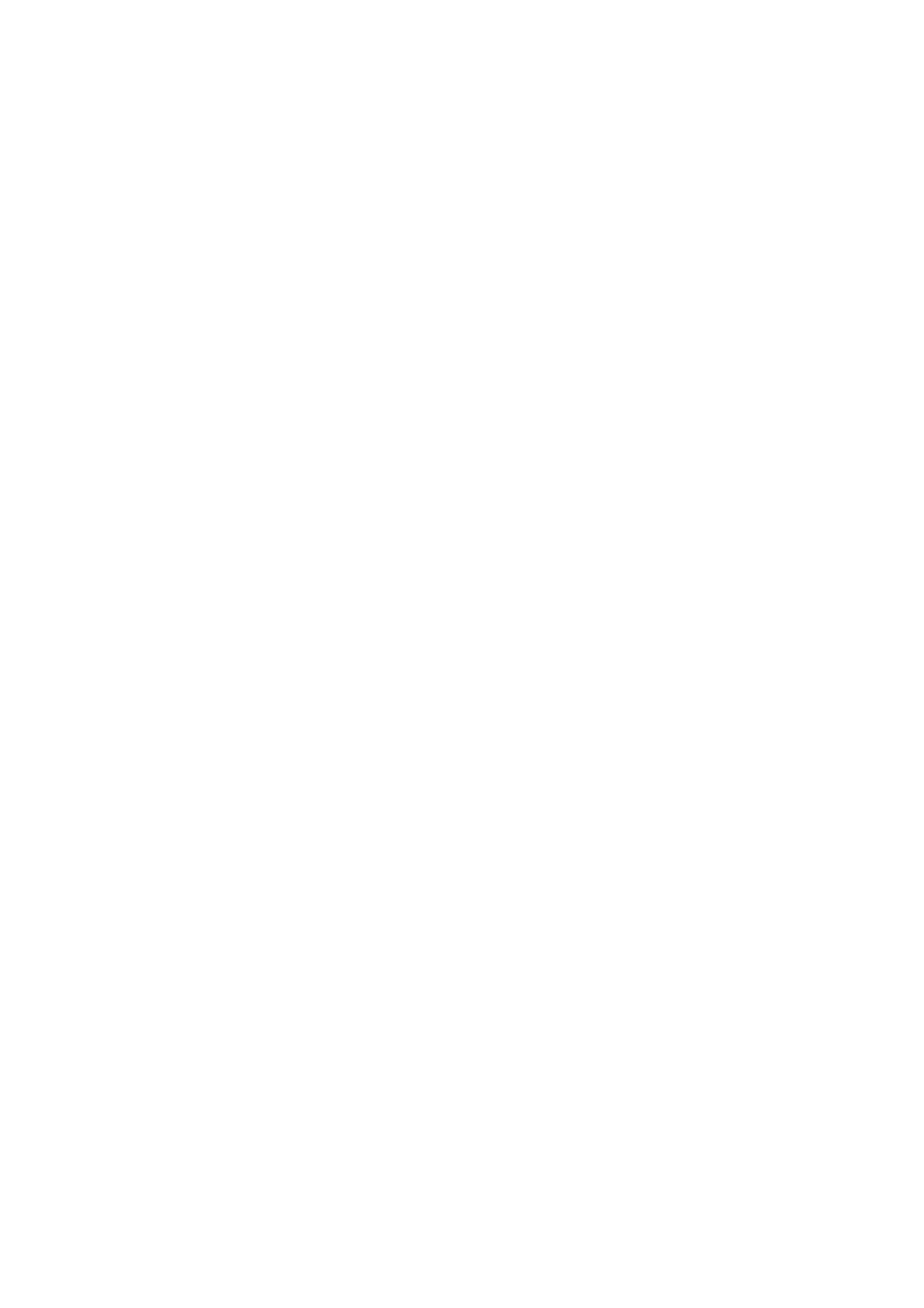# The capacity of animals to experience pain, distress and suffering

# **Introduction**

4.1 We have established that the question of the nature of any pain, suffering or distress that an animal might experience in scientific procedures is crucial when assessing the ethical implications of animal research. Many respondents to the Consultation also stressed the importance of taking animal welfare into account:

'The acceptability depends on the purpose and the amount of suffering for the animals.' *Professor Vera Baumans*

'Our ethical concerns should be geared to the animal's level of sentience.' *Dr Chris Jackson*

'…there is little *real* effort to even begin to understand animal pain, distress and suffering, to identify what these terms describe or should describe… and then to address what we need to do to eliminate such states.'

*Animal Research Issues Section of The Humane Society of the United States*

Determining whether sufficient efforts are being made to understand animal welfare is beyond the scope of this Report. However, we note that a number of organisations are already active in the field and have produced a considerable body of knowledge (see Box 2.4). In this chapter we summarise some of the important themes in the current debate about the capacity of animals to experience pain and suffering. We also address difficult conceptual and practical issues that arise when assessing the welfare of animals.

- 4.2 Common sense and empathy often appear to provide us with clear insight as to whether or not an animal is in a state of pain, suffering or distress. For example, even if we have not previously studied the behaviour of animals in a systematic way, it may be easy to assume that it is in great pain when it tries to escape, or when it makes sounds or facial expressions that are similar to those made by humans experiencing extreme pain. But these approaches have limitations, and it can be difficult to surmise what an animal is experiencing when observing more subtle behaviours. We may observe an animal's reactions to a stimulus, but are they indicative of pain as we understand the concept when we ascribe it to humans? And is it not more relevant to assess the welfare of laboratory animals in relation to the physiological and behavioural needs that are specific to the species, rather than trying to identify welfare states that are comparable to human pain and suffering? In this chapter, we explore these and other issues in more detail, seeking to address in particular the following questions:
	- What is the biological function of pain, suffering and related states in animals and humans?
	- Philosophically, and practically, can we ever assess with full certainty whether or not an animal is in a state of pain, suffering or distress? What are the scope and limitations of empathy, and objective scientific methods when assessing animal welfare?
	- Can concepts such as pain, harm, distress and suffering, which are usually applied to humans, be applied in a meaningful way to all animals used for research? Are there some animals for which the identification of such states and the assessment of welfare are more difficult than for others?
	- Which other aspects, apart from the experiment itself, need to be considered, when assessing the welfare of animals used in research?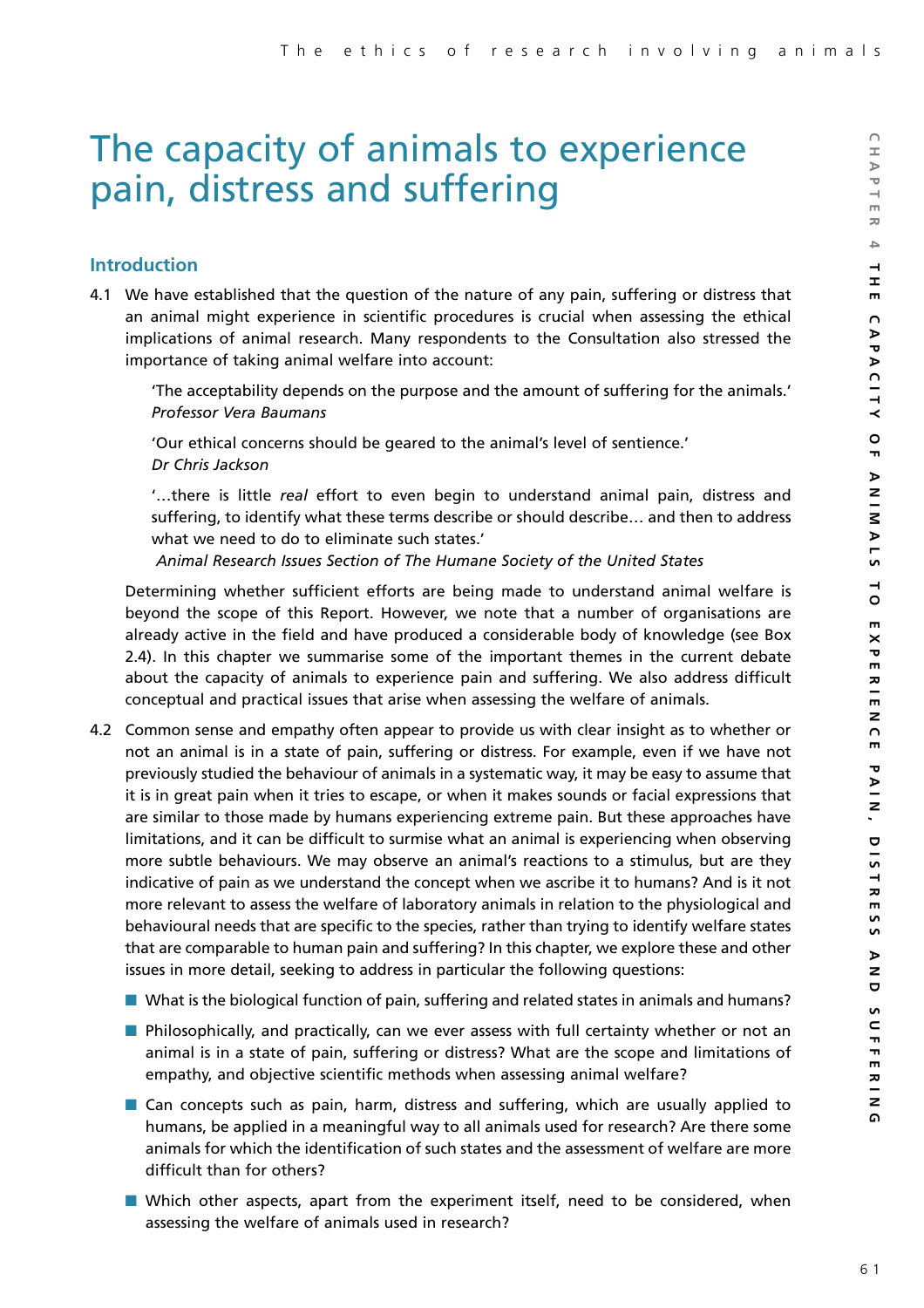#### **Box 4.1: Concepts relating to the assessment of welfare of animals**

In discussing problems that arise when assessing the welfare of animals, we use the following terms, unless indicated otherwise:

- **Nociception**: The registration, transmission and processing of harmful stimuli by the nervous system.\*
- **Pain**: 'An unpleasant sensory and emotional experience associated with actual or potential tissue damage'.†
- **Suffering**: 'A negative emotional state which derives from adverse physical, physiological and psychological circumstances, in accordance with the cognitive capacity of the species and of the individual being, and its life's experience.'‡
- **Distress**: Severe pain, sorrow or anguish.∫
- 'Pain, suffering, distress and lasting harm' in the **Guidance on the Operation of the A(SP)A**: 'encompass any material disturbance to normal health (defined as the physical, mental and social well-being of the animal). They include disease, injury and physiological or psychological discomfort, whether immediately (such as at the time of an injection) or in the longer term (such as the consequences of the application of a carcinogen). Regulated procedures may be acts of commission (such as dosing or sampling) or of deliberate omission (such as withholding food or water).'
- **Sentient**: 'Having the power of perception by the senses'.\*\* Usually taken to mean 'being conscious'.
- **Welfare/well-being**: These terms do not have sharp boundaries. The following statements are indicative of the ways in which they are commonly used:
	- Animals experience both positive and negative well-being. In assessing welfare, it is important to examine the animal's physiological and psychological well-being in relation to its cognitive capacity and its life experience.
- Welfare is an animal's perspective on the net balance between positive (reward, satisfaction) and negative (acute stress) experiences of affective states.††
- The welfare of any animal is dependent on the overall combination of various factors which contribute to both its physical and mental state. ‡‡
- Welfare is the state of well-being brought about by meeting the physical, environmental, nutritional, behavioural and social needs of the animal or groups of animals under the care, supervision or influence of individuals.∫∫
- College of Medicine and Veterinary Medicine, University of Edinburgh *Guidelines for the recognition and assessment of animal pain*, available at: http://www.vet.ed.ac.uk/animalpain/Pages/glossary.htm. Accessed on: 11 Apr 2005.
- † International Association for the Study of Pain (1994) *Pain Terminology* available at: http://www.iasppain.org/terms-p.html#Pain. Accessed on: 11 Apr 2005.
- ‡ Morton DB and Hau J (2002) Welfare assessment and humane endpoints, in *Handbook of Laboratory Animal Science: Essential principles and practices*, Vol I, 2nd Edition, Hau J and Van Hoosier GL (Editors) (Seattle, WA: CRC Press), Chapter 18, pp457–86.
- ∫ J Pearsall and B Trumble (Editors) (2003) *Oxford English Reference Dictionar*y 2nd Edition (Oxford: Oxford University Press).
- \*\* J Pearsall and B Trumble (Editors) (2003) *Oxford English Reference Dictionary* 2nd Edition (Oxford: Oxford University Press).
- †† Ethology & Welfare Centre, Faculty of Veterinary Medicine, Utrecht University (2004) *What we think*, available at: http://www.icwd.nl/think.html. Accessed on: 11 Apr 2005.
- ‡‡ Department for the Environment, Food and Rural Affairs (2004) *Animal Health and Welfare Strategy for Great Britain* (London: DEFRA), p16.
- ∫∫ Appleby MC and Hughes BO (Editors) (1997) *Animal Welfare* (Wallingford: CABI Publishing).

# **Philosophical problems with regard to assessing the welfare of animals**

4.3 Some people think that it is straightforward to interpret the dispositions of specific animals, as it often appears possible to 'read their minds'. It may seem especially easy in the case of primates such as the great apes, as they look most similar to humans. For example, some ethologists, who have studied the behaviour of animals in their natural habitat, argue that threat postures can be understood as mixtures of the human emotions of fear and aggression. Being familiar with these states, they take the view that it is possible to make accurate predictions from the postures about whether the animals are likely to escape or attack.<sup>1</sup> Another approach would be to draw on the human capacity for empathy, which we often use successfully when we judge dispositions or moods of other humans in specific situations. Since we would feel pain on being exposed to boiling water and would rapidly retract an exposed body part, it could seem reasonable to assume that an animal that shows a similar reaction on being exposed to boiling water would feel a similar kind of pain. Furthermore, many people believe that they 'understand' animals with which they have relatively close interactions in their everyday life, such as dogs or cats. By using familiarity,

<sup>1</sup> Bateson P (1991) Assessment of pain in animals, *Anim Behav* **42**: 827–39.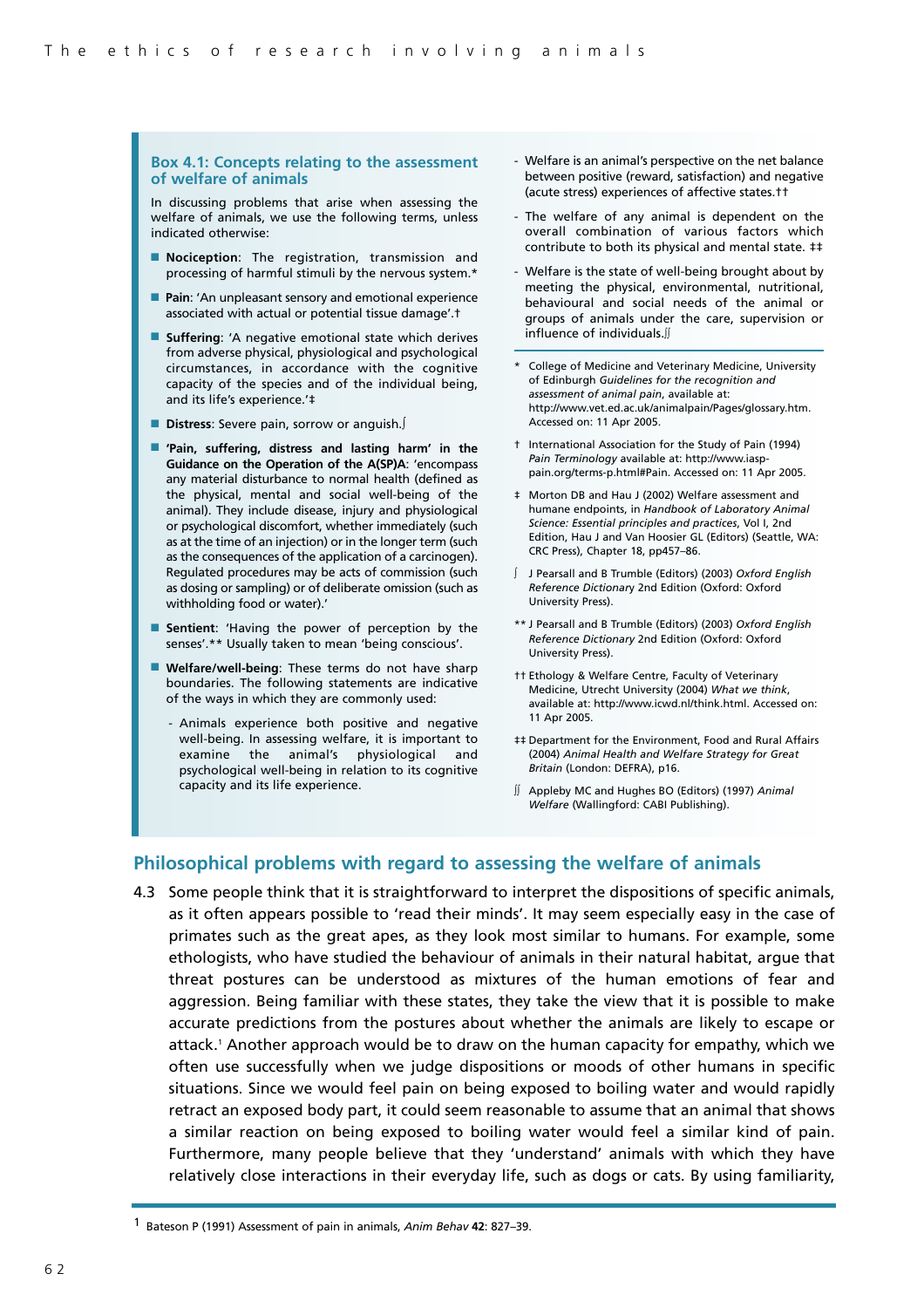empathy and methodological observation, many humans believe that they can assess accurately the dispositions and needs of animals. But sometimes these beliefs, however strongly held, may have little or no factual basis, and what appeared to be a self-evident truth may prove to have been an inappropriate ascription of a human form of behaviour or disposition, and a case of a simplistic *anthropomorphism*.

- 4.4 How can we verify that our observations match with the subjective experience of an animal? How can we get 'inside the mind' of an animal to be sure that behaviours which we perceive as signs of pain or suffering truly reflect these states? And how sure can we be that an animal which appears to be behaving normally is not in a state of pain or suffering? Philosophically, these and more general questions have been discussed under the title of *philosophy of mind*. The most radical and sceptical approach to assessing the dispositions of animals can be found in the 17th century philosophy of Descartes and Malebranche (see paragraphs 3.30 and 14.16). Based on a dualistic conception of mind and body, which in their view only applied to humans, they took the view that all animals were mere mechanistic automatons. Descartes, who had himself spent much time experimenting on animals, argued that animals lacked a *soul*, which, he believed, was required for higher cognitive capacities such as self-consciousness and the experience of pain and suffering. While animals were seen as capable of registering physical sensations, and reacting to them in different ways, Descartes suggested that the processes were not accompanied by conscious experience, claiming that animals which appeared to be in distress were really just 'mechanical robots [that] could give... a realistic illusion of agony'.<sup>2</sup> The philosophical and scientific bases for such views were later revised. Voltaire, commenting on his contemporary Descartes, observed: 'Answer me, machinist, has nature arranged all the means of feeling in this animal, so that it may not feel?' Many people found Voltaire's view more plausible. The acceptance over the past century of Darwin's theory that humans stand in an evolutionary continuum with other animals has further undermined the view that humans are in biological terms a radically distinct species, with exclusive capacities and dispositions (see paragraphs 4.8–4.10).
- 4.5 While, therefore, practically no serious contemporary philosopher argues that all animals are mere machines, there remains some scepticism about how reliably 'animal minds' can be read and understood. For example, even if familiarity, empathy and careful methodological observation are complemented by extensive recording of scientific evidence such as heart rate and hormonal and neural activity, the question remains as to whether it will ever be possible for humans to understand fully what it is like to be a particular animal, be it in a state of pain or even just in its normal state. This question is particularly relevant when we wish to ascertain the dispositions of animals that live in different environments to our own and possess different senses, such as the ability to hear ultrasound. In the words of the philosopher Thomas Nagel, who explored this question in some detail in a different context: will we ever be in a position to know 'what it is like to be a bat'? Is it not rather the case that we can only know what it is like for us to imagine to be a bat?<sup>3</sup>
- 4.6 For the purpose of the following discussion, we make several observations:
	- First, a necessary condition for meaningfully describing states of pain, suffering and other dispositions in fellow humans appears to be that we are able to describe such states in ourselves. For example, we trust that the yawning which we observe in another human

<sup>2</sup> Thomas D (2005) Laboratory animals and the art of empathy *J Med Ethics* **31**: 197–202.

 $3$  See Nagel's article, 'What is it like to be a bat', for a more detailed philosophical discussion regarding the differences between first-person (experiential) data and third-person (quantifiable, scientific) data. Nagel T (1974) What is it like to be a bat *The Philos Rev* **83**: 435–50.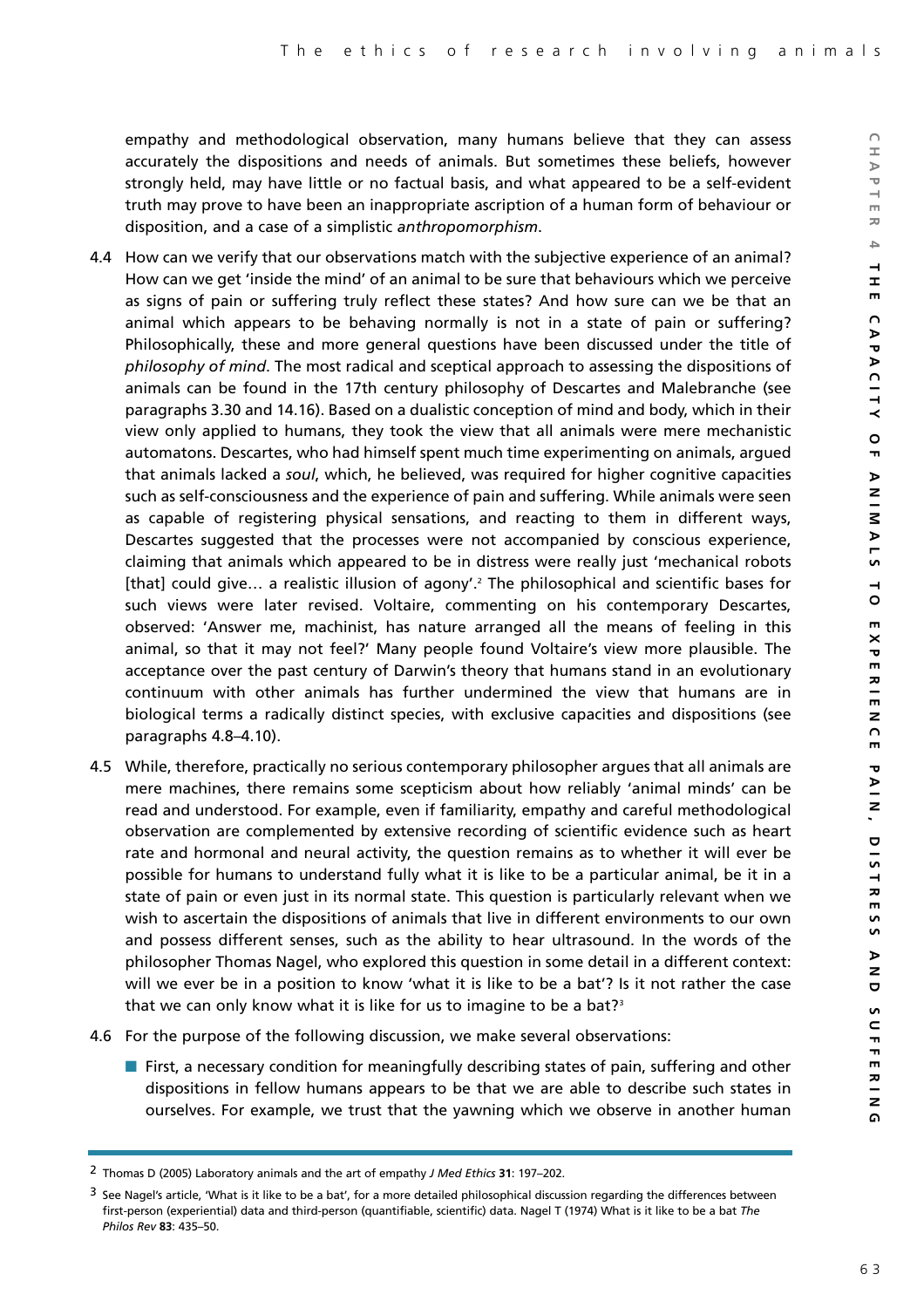corresponds to a similar state of tiredness that we experience when we yawn in a comparable way.<sup>4</sup> Clearly, assessments made on this basis are more difficult if there are significant physiological and behavioural differences between the species being compared. Thus, it is not straightforward to claim that a primate, a cat or a snake that yawns feels tired in the same way that we might. While there is therefore some truth in the observation that we will never be able to know what it is like to experience the world from the point of view of a particular animal, such a requirement is mostly irrelevant with regard to assessing pain and suffering in laboratory animals. The fact that we will never be able to obtain proof of our hypotheses by getting 'inside the mind' of an animal does not prevent us from making the best possible approximations. Nagel's thought experiment therefore emphasises primarily the *reality* of subjectivity (i.e. it supports the view that it is plausible to assume that the way bats experience the world differs significantly from the ways beings that lack the capacity to perceive ultrasound experience it), rather than supporting the sceptical Cartesian view (see paragraph 4.4). By implication, it also enjoins us to compare animal welfare not exclusively to human dispositions, but to strive for alternative ways that may help to identify possible constraints on animal welfare, for example by considering their species-specific capacities and corresponding needs.

- Secondly, it is correct that humans will inevitably have to apply concepts such as pain, suffering and distress, which are used commonly and successfully in human-human interactions, when dealing with welfare assessments of animals. This means that care needs to be taken to avoid unwarranted anthropomorphism in using these terms.<sup>5</sup> Similar care in avoiding bias is required when making inferences based on familiarity, empathy and methodological observation.
- 4.7 In view of these observations, how are we to go about assessing welfare in other animals? We acknowledge that all welfare assessments of animals are imprecise and imperfect to a certain degree. However, we also take the view that meaningful assessments can be made. We therefore consider that the concept of *critical anthropomorphism* can be seen as a useful starting point. This approach involves the critical use of human experience to recognise and alleviate animal suffering by combining one's perception of a particular animal's situation with what can be determined by more objective, science-based observations.<sup>6</sup> We now examine in more detail whether such an approach can be successful.

# **The evolutionary continuum**

4.8 According to the accepted basic paradigm of evolutionary biology, there is a continuum from simple to more complex organisms. This ranges from primitive forms of life such as *Amoeba* and other single-celled and multicellular organisms to more complex forms, such as

<sup>4</sup> It could be assumed here that, philosophically, the assessment of mental states in other humans is always straightforward, and that only animal states pose problems. However, this is not the case and there is intense debate about questions such as whether it will ever be possible for a person to know what another person's pain feels like, and whether they see the same hues of colours as we do. See, for example, Tye M (2003) *Qualia*, available at: http://plato.stanford.edu/entries/qualia/. Accessed on: 25 Apr 2005; Dennet D (1990) Quining Qualia, in *Mind and Cognition*, Lycan WC (Editor) (Oxford: Blackwell Publishers), pp519-48, available at: http://ase.tufts.edu/cogstud/papers/quinqual.htm. Accessed on: 25 Apr 2005. Thus, although we can generally make successful predictions about the mental states of other human beings it should not be forgotten that even such extrapolations may have their limitations.

<sup>5</sup> In using terms such as pain or suffering, a wide spectrum of further connotations is often implied. In common-sense use, synonyms for suffering include affliction, distress, pain, agony, misery, torment, anguish, grief, sorrow, calamity, misfortune, trouble and adversity. When we say that someone suffers we also think of synonyms such as bear, abide, endure, lump, stand, stomach, swallow, take and tolerate. We use these terms primarily to describe states in ourselves and other humans. Care is required in applying them to animals, as it cannot be assumed that the terms always retain their meaning.

<sup>6</sup> See Morton DB, Burghardt G and Smith JA (1990) Critical anthropomorphism, animal suffering and the ecological context *Hastings Center Report on Animals, Science and Ethics* **20**: 13–9.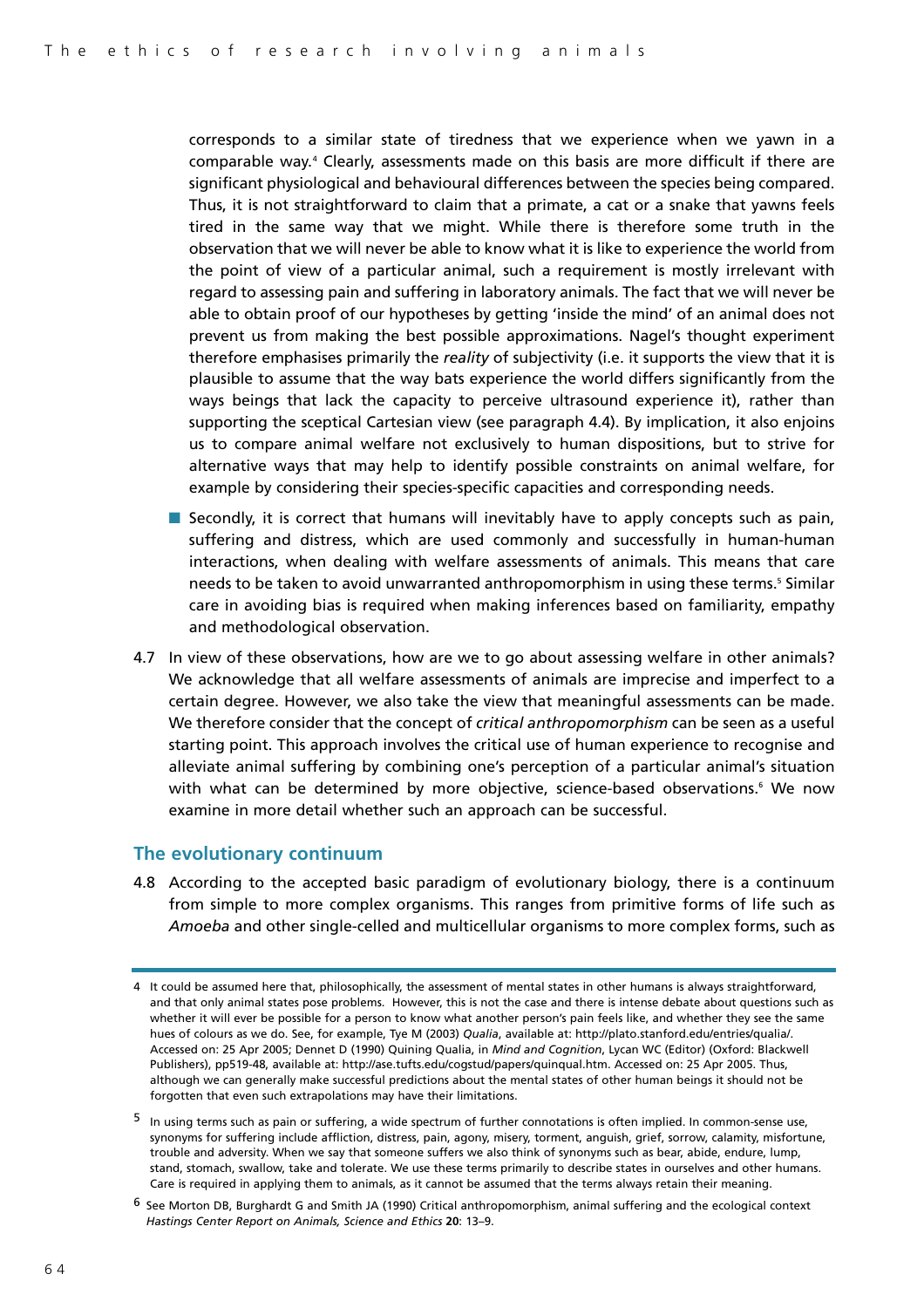vertebrates. Given what we know about how nervous impulses are transported and processed, it seems highly unlikely that animals without a nervous system, such as sponges, experience pain or suffering, but highly likely that animals with more complex anatomy and behaviour, including vertebrates, do.<sup>7</sup> Thus, primate species with higher levels of physiological, and especially neurophysiological, complexity have the potential to experience a given disease or procedure in a more similar way to humans.

- 4.9 Some people also emphasise the large number of genes that are shared between species. For example, humans share 99 percent of their DNA with chimpanzees and they argue that chimpanzees are therefore 'almost human'. But knowledge about the percentage of shared DNA has limited application in helping to decide whether or not an animal experiences pain and suffering in ways similar to humans. We also share significant amounts of DNA with animals with which we are less closely related, such as mice (96 percent) and fruit flies (70 percent), and indeed with crops such as bananas (50 percent). Furthermore, the same gene may be expressed in different ways, or for different periods, or interact in different ways with other genes, which means that having genes in common is information that is of limited relevance with respect to assessing welfare.<sup>8</sup>
- 4.10 Clearly, however, evolutionary continuities in the form of behavioural, anatomical, physiological, neurological, biochemical and pharmacological similarities provide sufficient grounds for the hypothesis that those animals that possess relevant features are capable of experiencing pain, suffering and distress.<sup>9</sup> Evolutionary continuity also means that, on scientific grounds, animals can, in specific cases, be useful models to study human diseases, and to examine the effects of therapeutic and other interventions. Nevertheless, the question remains as to what exactly evolutionary continuity means with regard to the *quality* of pain and suffering which animals are capable of experiencing. If we use animals as models for diseases that are painful for humans, such as neuropathy, is it not reasonable to expect that the animal models will experience similar pain? We note that for animals to provide valid models, it is usually only important that some element of their bodily processes should be similar to that of humans (see Chapters  $5-9$ ).<sup>10</sup> They do not always need to show *all* the typical signs of a disease, but just those relevant to a specific research question. Arguments claiming that all animals used as models for human diseases necessarily suffer '…assume that all the systems involved in the detection of pain evolved as a unitary package, which is either present and works in its entirety or is absent and does not work at all… this assumption is not merely implausible, it is wrong. Most complex neural functions can be dissociated into sub-systems and, even in humans, parts of the pain system can be intact while others are deficient. Furthermore, it remains far from obvious that all animals that

<sup>7</sup> See also Chapter 4, footnote 27.

<sup>8</sup> The percentage of genes that are shared between two species is not very informative. See, for example, Oxnard C (2004) Brain evolution: mammals, primates, chimpanzees, and humans *Int J Primatol* **25**: 1127–58. Individual genes can code for more than one protein through alternative splicing. They can also be expressed in a variety of different ways depending on how they are regulated. In addition, a significant proportion of the genome is not in the form of genes and is referred to as 'junk DNA'. Its functions are thought to be involved in genetic regulation. It is also noteworthy that changes in a single gene alone can be dramatic. For example, chimpanzees and humans became divided from a common ancestor at least five million years ago. About 2.4 million years ago, an important gene mutation occurred in the line that developed into the human species. It has been shown that this mutation resulted in a reduction of the size of the jaw muscles, and may have allowed the brain to expand and develop into its modern human form. See Stedman HH, Kozyak BW, Nelson A *et al*. (2004) Myosin gene mutation correlates with anatomical changes in the human lineage *Nature* **428**: 415–8.

<sup>9</sup> See, for example, Bekoff M (2002) *Minding Animals: Awareness, Emotions and Heart* (Oxford and New York: Oxford University Press); Goodall J and Bekoff M (2002) *The Ten Trusts: What We Must Do to Care For the Animals We Love* (San Francisco: HarperCollins); Panksepp J (2003) 'Laughing' rats and the evolutionary antecedents of human joy? *Physiol Behav* **79**: 533–47.

 $10$  For example, although humans and mice clearly differ in their appearance, the function of anatomical structures such as tendons is the same in both, and results from studies on tendons in mice can readily be transferred to humans.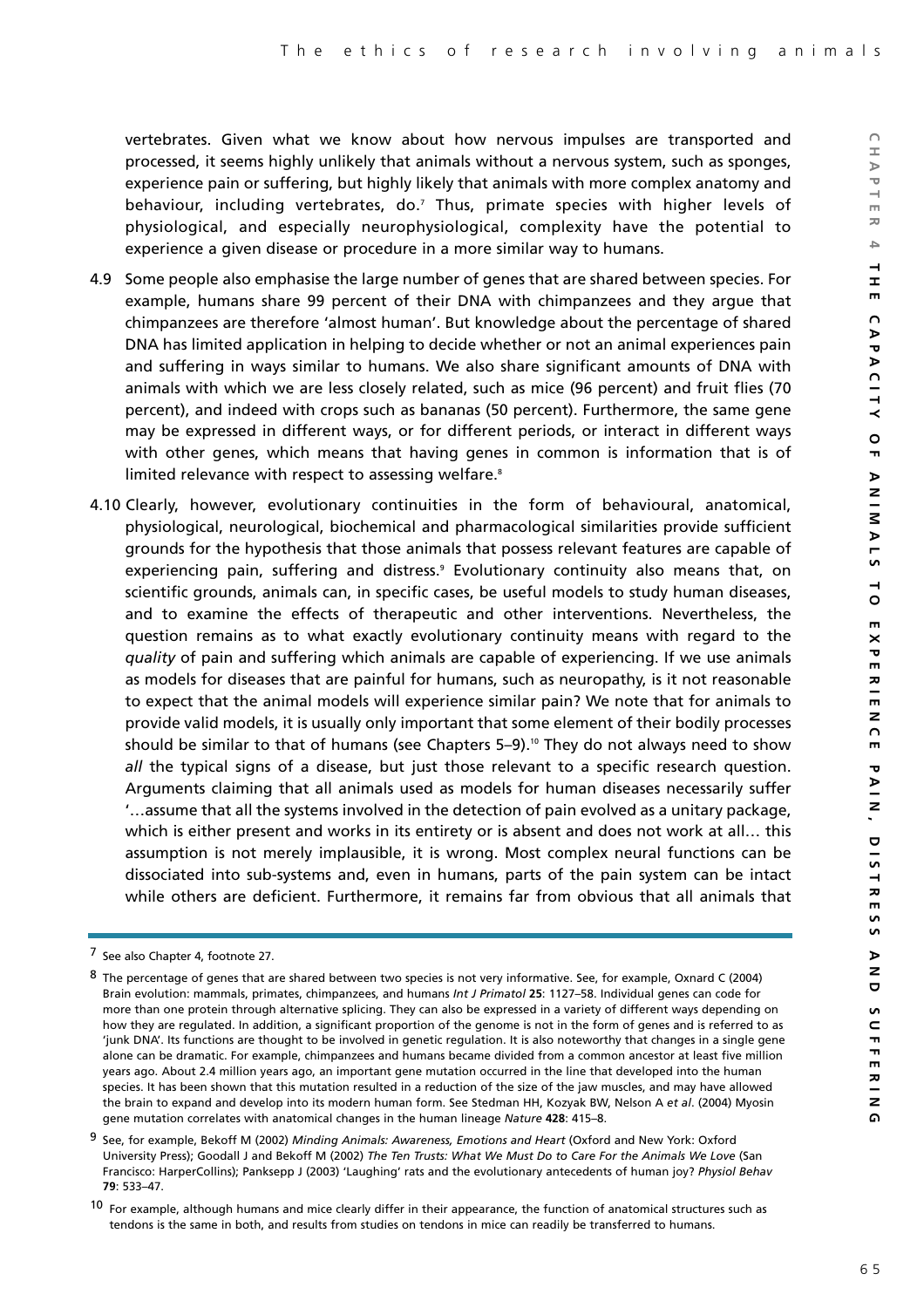escape from and avoid damage to their bodies have reflective consciousness.<sup>'11</sup> We now discuss in more detail significant biological differences between humans and animals, and differences between kinds of animals. We focus on physiological and neurological development, and describe their importance for welfare assessments.

#### **Pain, suffering and distress: meaning and function in animals and humans**

#### *The basic evolutionary functions of pain and ways of relieving it*

- 4.11 In evolutionary terms, pain has evolved from nociception as an aversive sensory mechanism that warns of harmful experiences. Pain has three main functions: First, it allows animals and humans to avoid dangerous situations, as painful experiences usually prompt an immediate impulse to withdraw and escape from situations that cause harm, usually in the form of tissue damage. Secondly, as pain is associated closely with the environmental context in which it occurred, its experience can help to prevent repeated damage. Pain-causing experiences will be avoided through learning when a similar environment is encountered again. Thirdly, pain promotes the healing of injuries, as affected body parts are not used in normal activities, as far as possible.
- 4.12 In the natural environment where there are predators, and competition for mates and food, an overt display of pain-related behaviour could be disadvantageous. For example, an animal showing obvious signs of pain such as lameness or pain-related vocalisation could become a target for predation or aggression which would reduce its chances of mating or survival. Due to evolutionary pressures, many animals have therefore developed mechanisms that suppress signs of acute and chronic pain resulting, perhaps, from injury or an attack. Animals, including humans, produce opioids (natural 'painkillers') which may remain effective for a few minutes or several hours.<sup>12</sup> These internally secreted opioids are released when chronic pain increases. This occurs through higher levels of activity of the ascending chronic pain pathways of humans and other animals (Figure 4.1). They trigger painsuppressive pathways (known as descending pathways) which originate in the brain stem. This knowledge has been used to develop means for the alleviation of pain in animals and humans by administering the opiate morphine, which acts on the same receptors. The sensation of pain can sometimes be partly or completely blocked by these natural endogenous pain relieving chemicals which are a physiological response to injury.
- 4.13 It is also important to note that the capacity for, and nature of, suffering probably depends on specific selection pressures which have acted on different species, favouring certain brain structures and functions over others. This phenomenon can be illustrated by considering the loss of an offspring. In humans, the suffering and distress from the loss of a child is emotionally devastating and debilitating, feelings that may persist for many years, even throughout life. Other species show signs that indicate severe distress at the loss of an infant, such as carrying the body around for several days.<sup>13</sup> Rodents, which mate more frequently and produce larger litters, do not display similar behaviours. Even if a whole litter of infants is removed, they return within hours to oestrus and mate again.

<sup>11</sup> Bateson P (1991) Assessment of pain in animals *Anim Behav* **42**: 827–39.

 $12$  Lohmann AB and Welch SP (1999) ATP-gated K<sup>+</sup> channel openers enhance opioid antinociception: indirect evidence for the release of endogenous opioid peptides *Eur J Pharmacol* **385**: 119–27.

<sup>&</sup>lt;sup>13</sup> Some animals display the characteristic behaviour we associate with grief, such as withdrawal from the group or loss of appetite. For example, sea lion mothers, watching their infants being eaten by killer whales, squeal and wail. Some animals try to revive the corpse or carry it around until it decomposes. Primatologist Jane Goodall observed an eight year old male chimpanzee withdraw from its group, stop feeding and eventually die following the death of his mother. See Bekoff M (2000) Beastly passions *New Scientist* 29 April.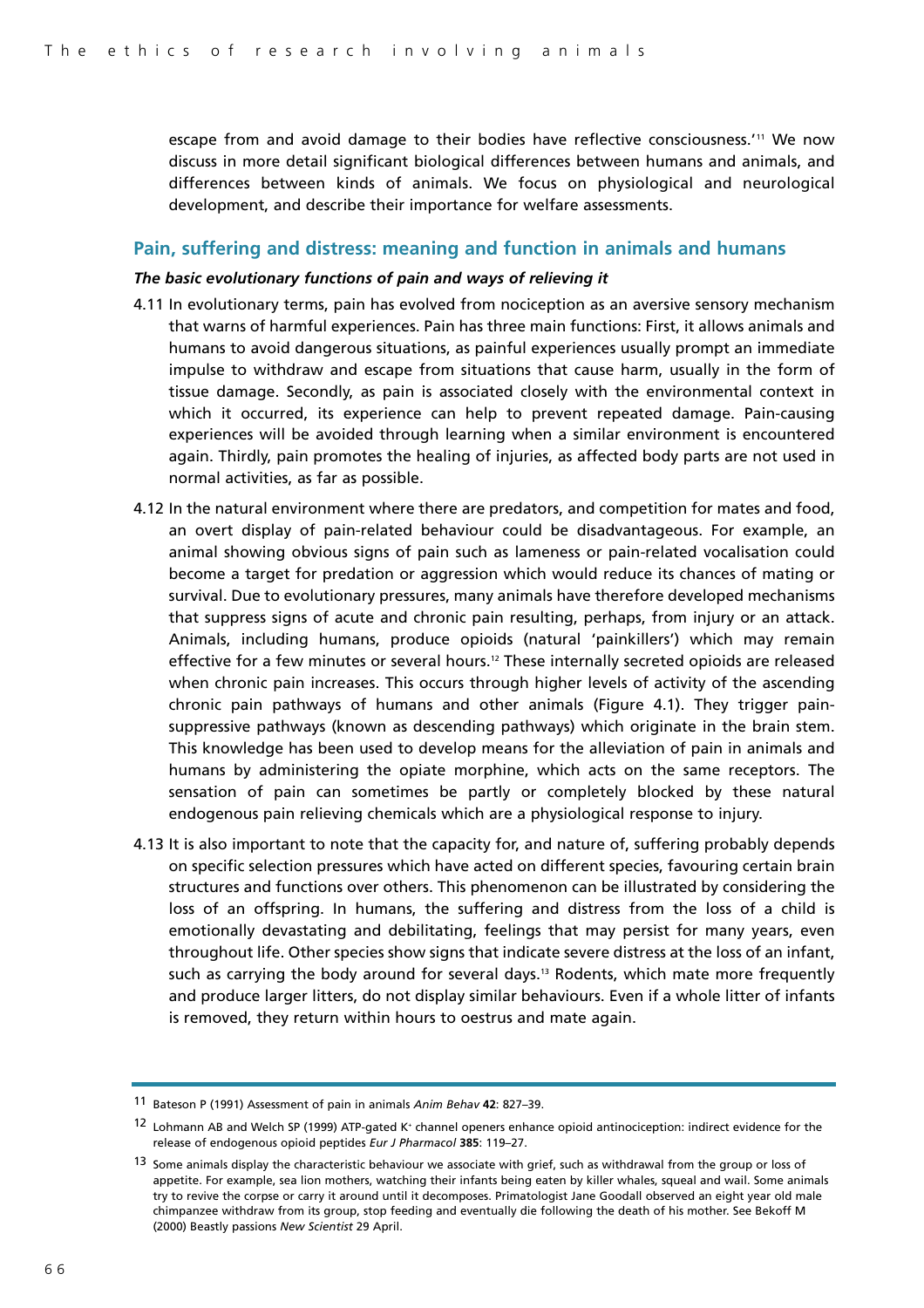

\* Gottschalk A and Smith DS (2001) New concepts in acute pain therapy: preemptive analgesia *American Family Physician* **63** (10). Redrawn with permission from Kehlet H and Dahl JB (1993) The value of 'multimodal' or 'balanced analgesia' in postoperative pain treatment *Anesth Analg* **77**: 1049.

4.14 Of course, the fact that an animal rapidly returns to mating condition cannot automatically be taken as evidence that it did not experience any form of suffering. Such questions might be elucidated by empirical research into levels of stress indicators. However, it could be hypothesised that evolutionary mechanisms might have favoured the capacity for experiencing relatively greater suffering in the case of infant loss in those species that breed infrequently and produce few offspring. Each infant represents a significant investment of time and resources and therefore individual animals that are motivated to take more care of their offspring are more likely to pass on their genes.

# *Representations of pain and suffering and their neurological context*

4.15 In most mammals, the ascending pain pathways not only relay nervous impulses in the brain stem, but also in the thalamus before ascending to the somatosensory or 'touch' neocortex, which enables the localisation of pain. In humans, this localisation can be exceptionally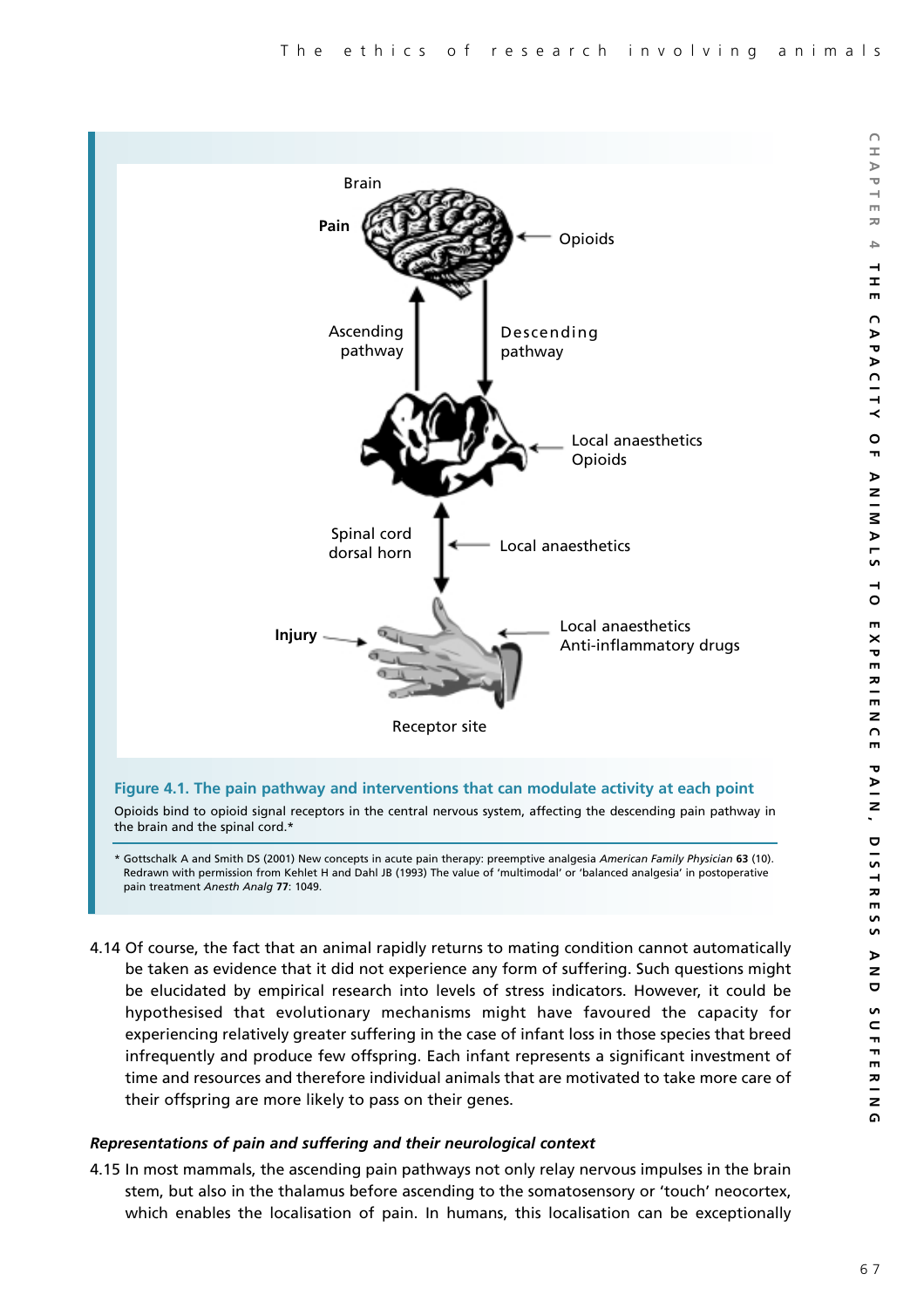accurate for *primary* pain, which can result, for example, from a knife cut or burn, but inaccurate for chronic deep-organ pain because there is no mapped representation of these areas in the human brain.14

- 4.16 Pain pathways also extend to other areas of the cortex, known as the association cortex, the great expansion of which is unique to humans and certain other primates, such as the great apes. These areas are virtually non-existent in the brains of rodents, where more than 70 percent of the cortical structures are responsible for processing olfactory information (in humans, less than one percent of cortical structures have this function). It is significant that the embeddedness of pain processing in the association cortex in humans contributes to the emotional dimension of pain, which is a characteristic of suffering. It is therefore possible to interpret suffering as a higher-order phenomenon in that it relates to the experience of chronic pain in a predominantly negative way. Furthermore, this finding suggests that animals such as mice, which lack similarly developed brain structures, may be very unlikely to experience suffering resulting from pain in a similar way, although they do suffer pain itself. Therefore, evidence about differences in the way in which pain is embedded in the brains of different animals supports the view that care is required when ascribing states such as suffering to mice.
- 4.17 The embeddedness of pain processing in the association cortex also appears to contribute to the phenomenon that suffering can be extremely variable between, and within, individuals. Some humans, and possibly also some closely related animals, have the ability to feel pain and suffering when there is no pain stimulus, to be untroubled by pain when there is what others would objectively describe as pain and even to enjoy pain being inflicted in sexual contexts. In adults, the fear of the dentist can intensify innocuous sensations, but the belief that it is a price worth paying in order to avoid far greater suffering can also render the experience of the treatment less significant. The latter capacity is not usually found in children, which may suggest that beings with less developed rational capacities are not necessarily suffering less, but more, since they are not in a position to conceptualise the pain as a means to an end.

# **Subjective and objective elements of assessing welfare: a correlative approach**

- 4.18 How, in practice, is it possible to assess whether or not animals experience pain, suffering or distress? And how far can our assessments be free from anthropomorphisms? Below we consider four approaches:15
	- (i) evaluation of clinical signs;
	- (ii) study of animals' choices;
	- (iii) familiarity with ethological and ecological data; and
	- (iv) consideration of physiological and neurological features.

In discussing each approach, we also aim to assess how far the criteria used are likely to be biased by unjustified ascription of human dispositions to animals, thus analysing further the feasibility of the concept of critical anthropomorphism (see paragraph 4.7).

<sup>14</sup> Primary pain is conducted exceptionally quickly, resulting in rapid withdrawal of affected body parts where possible. By contrast, pain brought about by tissue damage of internal organs is usually conducted more slowly, resulting in chronic, intense suffering. However, there are also exceptions to this pattern, since colic causes a very acute pain, and bone metastases can cause twinges of substantial pain.

<sup>15</sup> All four approaches come into play when defining good practice for assessing welfare, although specific categories may receive more attention than others. Since this chapter addresses the question of how to assess pain, suffering and distress in animals from first principles, and since there is considerable overlap between approaches (i)–(iv), we discuss them under one heading.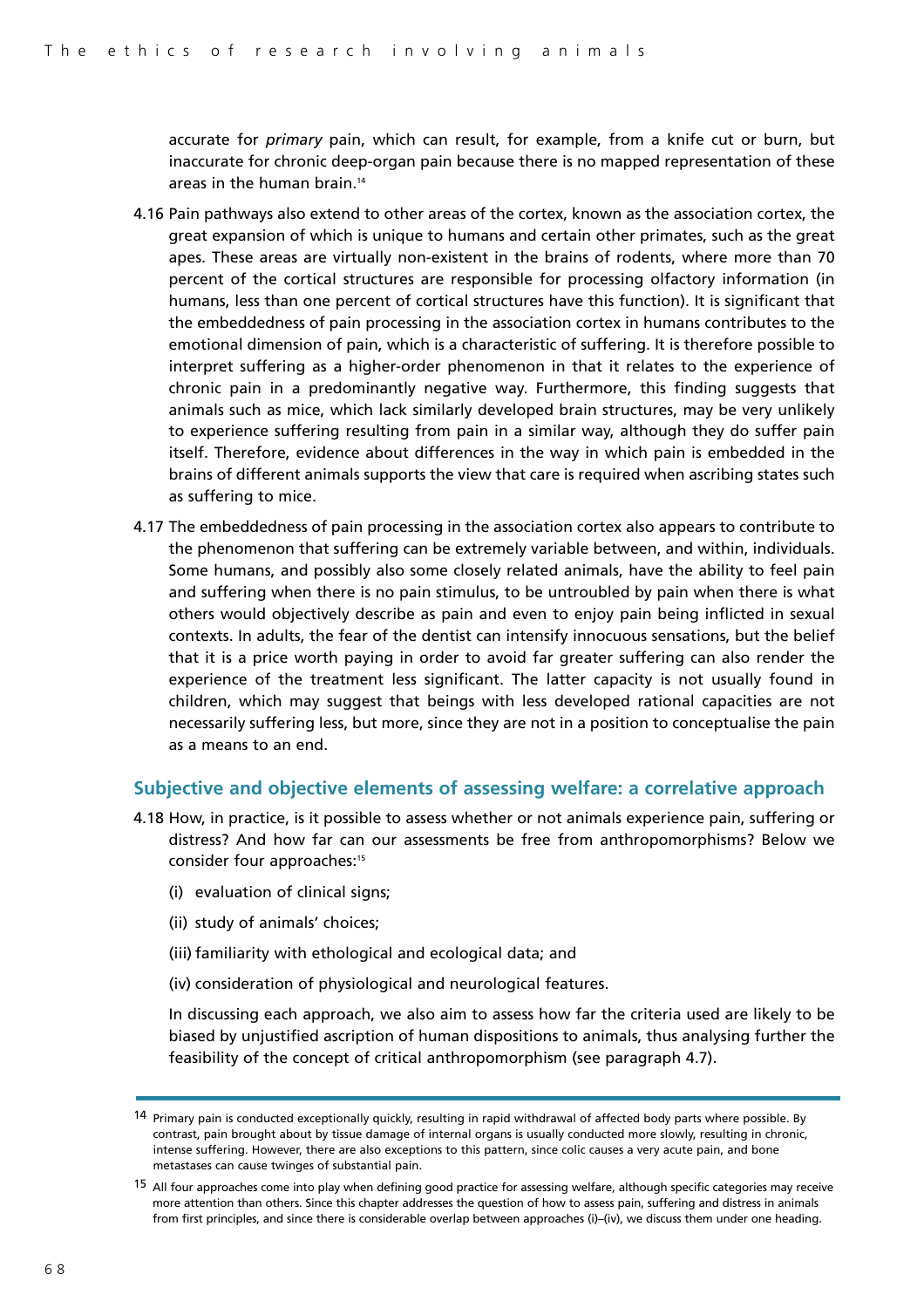# *Evaluation of clinical signs*

- 4.19 Clinical signs of adverse effects on welfare take a wide range of forms. At one end of the spectrum, animals may seek vigorously and repeatedly to escape from cages, or they may resist vehemently being handled in certain ways. There are other, less obvious signs, such as changes in biological features including food and water consumption, body weight, levels of hormones and glucose, adrenal gland mass, or species-specific appearance, posture and behaviour.16 Measures of these changes are generally used in conjunction with one another to provide a basis for assessing stress, since, for example, elevated levels in the blood of a hormone called cortisol (a 'stress hormone') is a reliable indicator of stress as well as a response to more positive circumstances.
- 4.20 Clinical signs such as body weight and temperature, respiration and heart rates can be measured in objective ways. Others, such as the quality of respiration (deep, shallow, laboured), posture, appearance (closed eyes, ruffled coats, fur or feathers), diarrhoea, coughing and convulsions are more difficult to quantify. Nonetheless, in veterinary clinical practice, it is possible to grade them in a standardised way. For example, an animal may be 'hopping lame', or bear some weight and be limping. More formal and defined assessments of clinical signs, normal behaviours and particularly abnormal behaviours also enable more objective measurements of pain and suffering.
- 4.21 Trained personnel can gain a significant amount of information about an animal's wellbeing through evaluation of a set of clinical observations.17 These include measurement of physiological parameters relevant to the species and situation, and awareness of the animal's behavioural responses to pain and suffering. While valid and verifiable quantifiable data are necessary for making reliable welfare assessments, they are not sufficient. No single sign, whether seen as subjective or objective, can directly inform a researcher, veterinarian or animal technician about the general disposition of an animal. A number of different parameters need to be integrated with the more subjective observations to achieve a meaningful evaluation.

# *Study of animals' choices*

4.22 Another useful way of assessing whether or not specific situations are subjectively unpleasant for animals is to measure animals' choices. An approach initially proposed by Marian Dawkins, tests animals' preferences between a given set of options and their motivation to gain access to resources (see Box 4.2).<sup>18</sup> While the approach clearly does not bring us any further in getting 'inside the mind' of the animals in the philosophical sense (paragraphs 4.4 and 4.6), it can be very useful for understanding species-specific needs while avoiding anthropomorphisms (see paragraph 4.3). Testing animals' choices can allow researchers to select from a range of possible housing conditions those that are preferred by the animals, thus providing them with resources that they value.

 $\bigcap$ 

<sup>16</sup> See Moberg G and Mench JA (Editors) (2000) *The Biology of Animal Stress, Basic principles and implications for animal welfare* (Wallingford: CABI Publishing).

<sup>17</sup> See Rutherford M (2002) Assessing pain in animals *Anim Welfare* **11**: 31–53; Paul-Murphy J, Ludders JW, Robertson SA *et al*. (2004) The need for a cross-species approach to the study of pain in animals *J Am Vet Med Assoc* **224**: 692–7; Bateson P (1991) Assessment of pain in animals *Anim Behav* **42**: 827–39.

<sup>18</sup> Dawkins MS (1980) *Animal Suffering: The Science of Animal Welfare* (London: Chapman and Hall).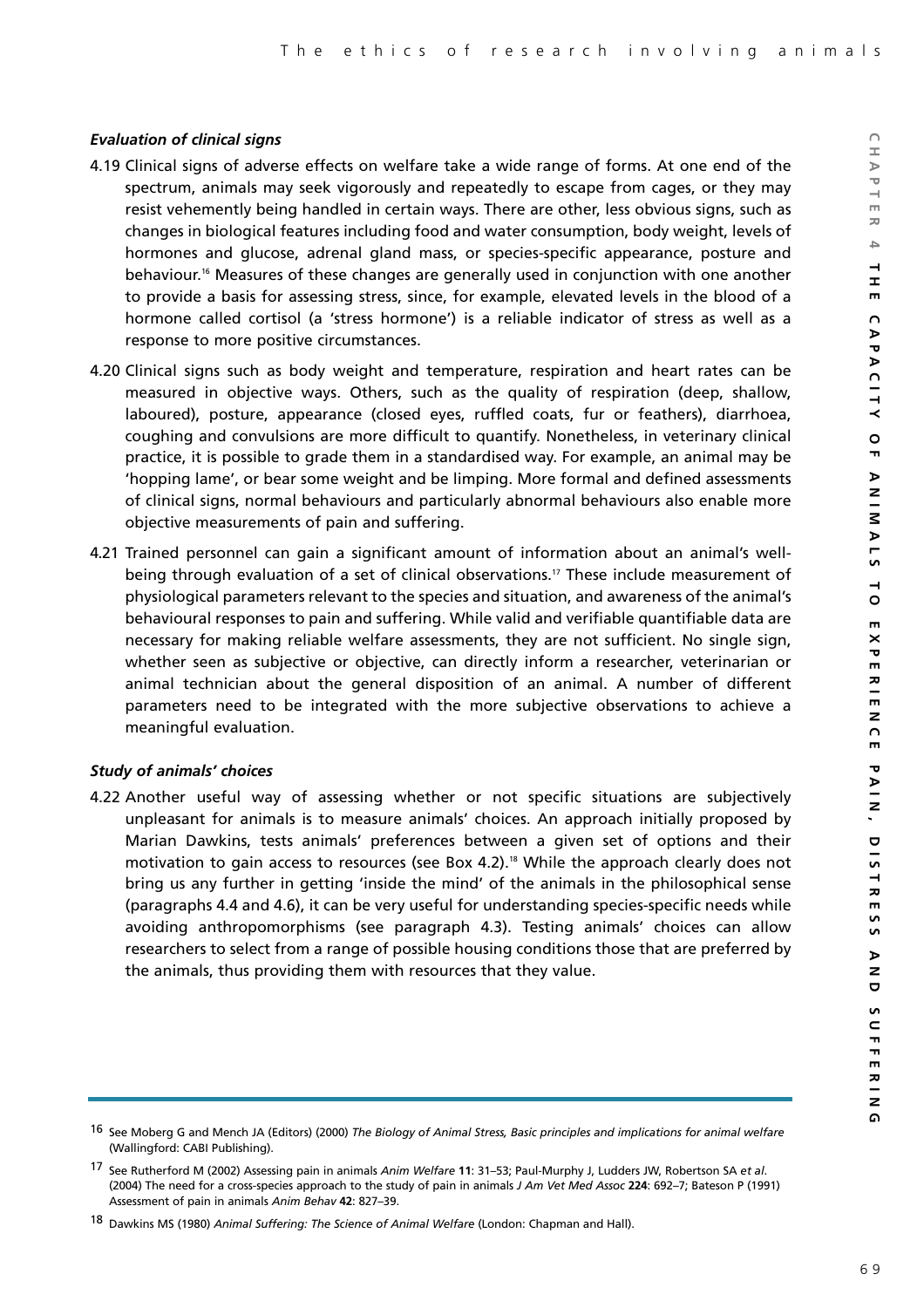#### **Box 4.2: Choice and avoidance tests and economic demand theory**

#### *Choice and avoidance tests*

Researchers have designed experiments to measure the choices and avoidances of animals in different situations or environments, and when presented with different stimuli. This kind of research is sometimes carried out to increase knowledge about the species-specific basic behavioural dispositions of particular animals in standardised situations. The experiments may also be used to try to assess, for example, the appropriateness of different cage designs, the provision of enrichments, or to measure the effect of a pharmaceutical intervention on the behaviour of animals that are suffering from a given disease.

A choice and avoidance test might be designed to identify which type of bedding a laboratory animal would prefer. Various materials would be provided to see which is chosen by the animals. Alternatively, a cage comprising two parts could be designed, each with different bedding materials. Animals placed in the cage would then be observed as they make their selection. Choice and avoidance tests have also been designed to test whether animals find certain circumstances or procedures painful. For example, rats have been provided with solutions containing either sugar or pain relieving medicines in their normal laboratory state and when experiencing a condition that would be expected to be painful. Experiments show that healthy rats choose to drink the sugar solution whereas rats with inflamed joints prefer to drink the solution containing an analgesic.\*

#### *Tests of economic demand theory*

Dawkins developed further choice tests by drawing on the

idea of *inelastic* and *elastic* demands, which are commonly used in economics.† According to this theory, the demand for a reward will be influenced by price. This type of test can be used to assess whether an animal will escape from what may be an adverse experience irrespective of the cost of escaping. For an animal the cost might be discomfort, pain or an inferior choice of food. Conversely, a beneficial situation can become more or less desirable depending on the costs to the animal. For example, during experiments in which researchers administered an injection that caused some discomfort to rats after they ate a particular food, it was found that the rats did not subsequently choose this food item; they learnt not to choose the short-term benefit.‡ In other experiments, rats have shown a preference for a solid floor over a metal grid floor and the strength of that preference has been investigated. Rats were given a choice of sleeping on a grid floor or lifting a weighed door to obtain access to a solid floor with sawdust bedding. Only when the weight increased to near that of the rats' own bodyweight did the animals stop trying to access the solid floor. Thus it could be concluded that solid floors are highly important to the behavioural needs of rats.∫

- \* Colpaert FC, De Witte P, Maroli AN *et al*. (1980) Selfadministration of the analgesic suprofen in arthritic rats: evidence of *Mycobacterium butyricum*-induced arthritis as an experimental model of chronic pain *Life Sci* **27**: 921–8.
- † Dawkins MS (1990) From an animal's point of view: motivation, fitness and animal welfare *Behav Brain Sci* **13**: 1–61.
- ‡ See Bateson P (1991) Assessment of pain in animals *Anim Behav* **42**: 827–39.
- ∫ Manser CE, Elliott HE, Morris TH and Broom DM (1996) The use of a novel operant test to determine the strength of preference for flooring in laboratory rats *Lab Anim* **30**: 1–6.

#### *Ethological and ecological data*

4.23 We said above that suffering can be defined as:

'a negative emotional state which derives from adverse physical, physiological and psychological circumstances, in accordance with the cognitive capacity of the species and of the individual being, and its life's experience.'

In the second part of the sentence, the definition refers to the welfare 'of the species and of the individual', which raises issues that require further discussion. The two previous approaches focused on monitoring of clinical signs and the choices of individual animals kept in laboratory environments. To assess well-being more comprehensively, it is also important to be familiar with the way in which particular species behave in their natural environment.

- 4.24 Ethology is the scientific study of animal behaviour. A range of different ways of quantifying, measuring and documenting animal behaviour have been developed. Animal ecology refers to the scientific study of the relations of organisms to one other and to their physical surroundings. Both fields of study make useful contributions to the assessment of animal welfare. First, they can help to identify suitable (and unsuitable) environments in which animals might be kept under laboratory conditions. Secondly, awareness of an animal's natural behaviour can be useful to identify states of well-being or stress (see paragraph 4.22).
- 4.25 However, as we have said (paragraphs 3.41–3.43), there is disagreement about the importance of comparisons with an animal's natural environment. Defining a natural environment is not straightforward. For example, mice and rats not only live in natural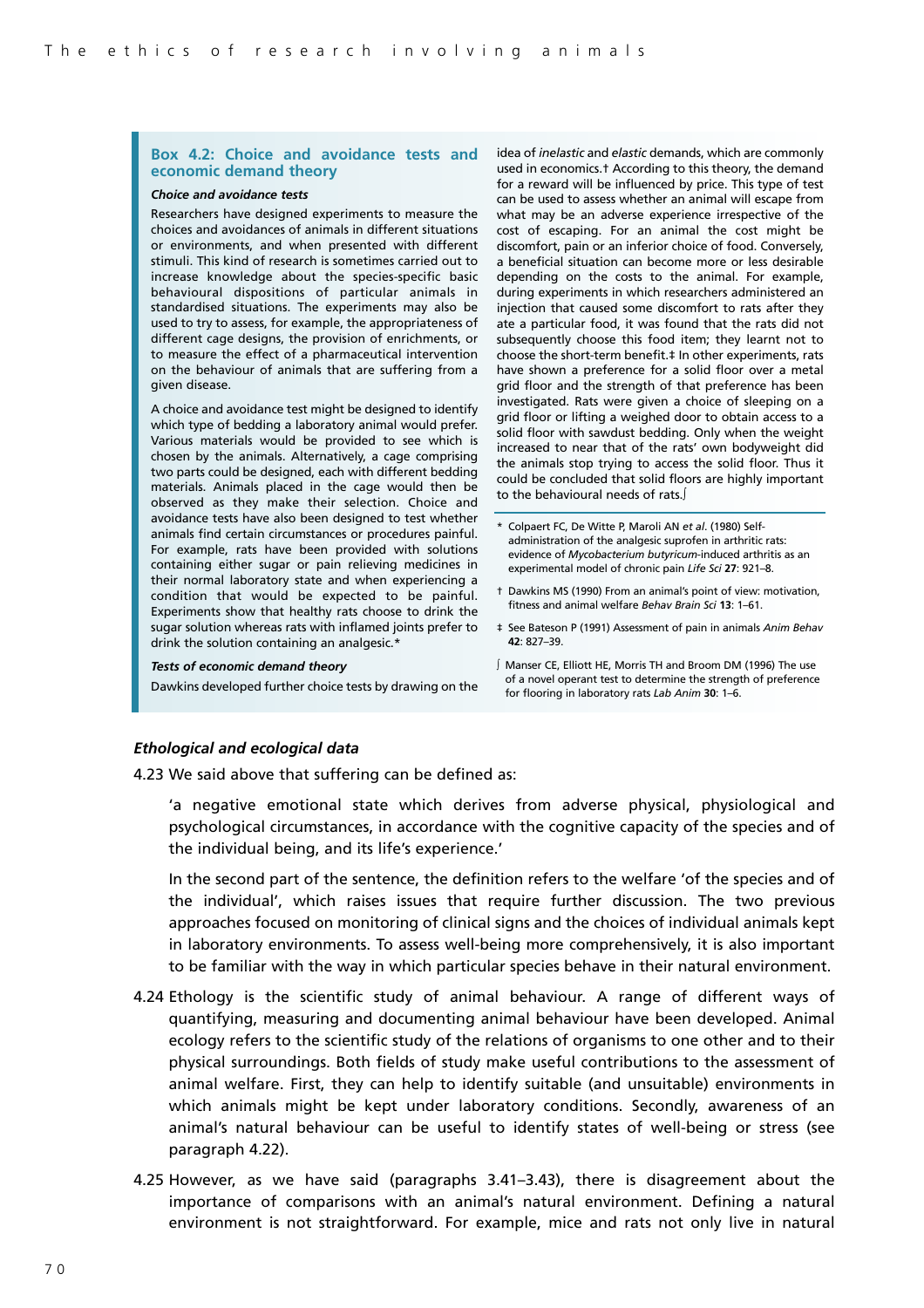habitats such as forests or meadows, but also in urban environments. These animals are highly adaptable and this ability may bring into question the need for the study of behaviour in their 'natural' habitats. In addition, nearly all of the laboratory animals used in research in the UK have been bred for the purpose.<sup>19</sup> Some researchers therefore argue that the behaviour of these animals in natural environments is simply not relevant, and that they will not miss any features that they have not known in the laboratory environment.

4.26 These arguments are problematic. For example, it was recently reported that laboratory-bred rats can rapidly adapt to a more natural environment when released into a large outdoor enclosure. The rats were able to perform behaviours that the laboratory environment prevents, for example, digging and climbing (see paragraphs 4.37–4.42).<sup>20</sup> Furthermore, while many animals can live in a range of different environments, there are also limits to their ability to adapt. Unsuitable environments may cause stress because most animals will seek to exhibit intrinsic behaviours. If the environmental constraints are very strong, animals may fail to adapt and even die. If the constraints are less severe, they may still cause stress that may be evidence by stereotypic behaviour (Box 4.3). For example, it would not be desirable to confine dogs, which are members of a roaming species, to very small pens. Similarly, primates and rats are social animals and, in their natural environment, live in groups. Keeping them in

compatible, stable groups is therefore preferable to keeping them housed singly.21 It is also important to most animals that they are allowed to forage for food, rather than obtaining it from a bowl or dispenser. Familiarity with species-specific needs can therefore allow people who handle and work with laboratory animals to assess more easily whether environments are likely to constrain or support the welfare of individual animals.

#### **Box 4.3: Stereotypic behaviours**

Some animals in captivity exhibit 'stereotypic behaviours'. These are defined as repetitive, unvarying behaviours that appear to have no goal or function, such as recurring and excessive gnawing, pacing, circling or jumping. Animals tend to develop stereotypies as a result of an inadequate environment, stress, frustration or a reduction in social interactions.\*

\* Rodent Refinement Working Party (1998) Refining rodent husbandry: the mouse *Lab Anim* **32**: 233–59.

# *Consideration of physiological and neurological features*

4.27 We are familiar with the consequences of manipulating pain pathways in ourselves through subjective experience and methodological inquiry. It is therefore reasonable to assume that animals with very similar physiological structures experience similar states of pain, suffering and distress (paragraphs 4.16–4.17). But assessments become more difficult for animals that are less similar to humans, particularly if they live in different environments. Evolution has produced a range of adaptive solutions to environmental challenges. For example, flight has been resolved in several different ways in insects, bats and birds. Similarly, it is plausible to assume that the principal function of pain as a 'special-purpose damage-avoidance system' has been realised in a variety of ways across different species.<sup>22</sup> For example, insects such as the fruit fly have pain receptors but no nervous system equivalent to the pain pathways in mammals.23 Nonetheless they have complex nervous systems that enable them

<sup>19</sup> Most animals used in research in the UK, except farm animals, must only be obtained from designated breeding or supplying establishments (see paragraph 13.24).

<sup>20</sup> *The Laboratory Rat: A Natural History*, available at: http://www.ratlife.org/. Accessed on: 20 Apr 2005.

<sup>21</sup> Note that the use of wild-caught primates is banned in the UK under the A(SP)A, except where exceptionally and specifically justified.

<sup>22</sup> Bateson P (1991) Assessment of pain in animals *Anim Behav* **42**: 827–39.

<sup>23</sup> However, there is evidence that some insects likely experience pain. See Bekoff M (Editor) *Encyclopedia of Animal Rights and Animal Welfare* (Westport: Greenwood Publishing Group); Bekoff M (Editor) *The Smile of a Dolphin: Remarkable Accounts of Animal Emotions* (Washington, DC.: Random House/Discovery Books).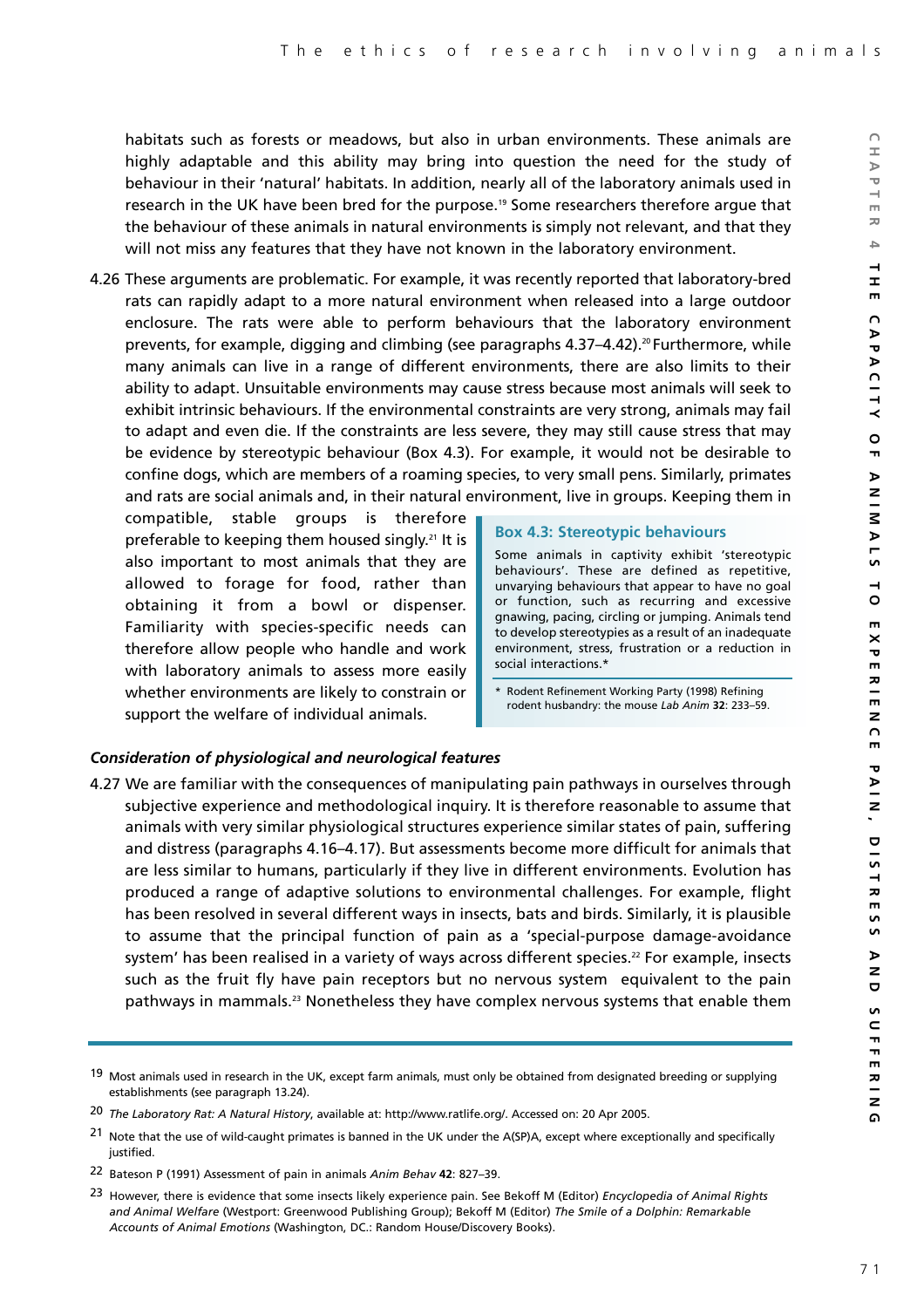to associate odours with electrical shocks, prompting them to avoid such odours on subsequent occasions.24 Similarly, the common octopus (*Octopus vulgaris*), which was included in the A(SP)A in 1993, does not have similar neurological pathways to humans, but is able to associate visual and tactile stimuli with electrical shocks.<sup>25</sup> The octopus also possesses chemoreceptors that allow the detection of substances at very low concentrations.26

4.28 Empirical research has sought to assess the functioning of nervous systems in such animals and to determine whether they are capable of experiencing pain or suffering in ways to which we can relate. At the same time, the fact that humans and some other animals possess nociceptors and a system of neural pathways does not in itself prove that there are no other ways of producing conscious experience. While physiological and neurological analogies in animals may therefore be useful indicators of comparable experiences, the absence of analogous structures cannot necessarily be taken to mean that they are incapable of experiencing pain, suffering or distress or any other higher-order states of conscious experience.<sup>27</sup>

# **Summary of paragraphs 4.3–4.28**

- 4.29 In conclusion, it is extremely difficult to determine *exactly* the subjective experiences of animals in relation to pain and suffering. However, the evolutionary continuum that is obvious from physiological, neurological and behavioural similarities between humans, primates and other animals allows us to make meaningful *approximations*. While we need to ensure that applying terms such as pain and suffering to animals does not lead to undue anthropomorphism, their vagueness does not render them inapplicable or useless. It is also important to consider the fact that animals may experience negative welfare from circumstances that would not be sources of harm for humans. Awareness of behavioural and physiological species-specific needs to identify and assess deviations from that state is therefore essential. While assessment of animals' behavioural and physiological responses to resources and environmental conditions is primarily a matter of empirical research and relatively straightforward, interpretation of the welfare implications for laboratory environments can be more complicated.
- 4.30 In the spirit of *critical anthropomorphism*, a combination of the evaluation of clinical signs, the study of animal choices, familiarity with ethological and ecological data, and consideration of physiological and neurological features can all allow for useful predictions of animals' requirements and assessments of well-being, based on sound scientific evidence

- 26 See APC (2002) *Minutes from APC meeting*, February 2002, available at: http://www.apc.gov.uk/reference/feb02.htm. Accessed on: 26 Oct 2004. For further information see Hanlon RT and Messenger JB (1996) *Cephalopod Behaviour* (Cambridge: Cambridge University Press).
- 27 Note that it would be fallacious to infer from this argument about the *possibility* of conscious experience in animals with very different neurological and physiological features, that there *must be* a range of animals which certainly possess such experiences. On the basis of an ethical 'precautionary approach' it might be tempting to err on the safe side and assume that this is the case. However, a representationalist and functional analysis of conscious experience shows that, among other things, beings capable of conscious suffering would require an integrated self-model (in order to develop a sense of ownership for the represented pain, fear or distress), representation of time (in order to possess a psychological moment, an experimental 'now'), working memory and most probably the capacity for emotions (in order to represent negative value, at least in an non-conceptual manner). See Metzinger T (2003) *Being No One – The self-model theory of subjectivity* (Boston: MIT), Chapter 3.

<sup>24</sup> Dudai Y, Jan YN, Byers D *et al*. (1976) A mutant of Drosophila deficient in learning *Proc Natl Acad Sci USA* **73**: 1684–8.

<sup>&</sup>lt;sup>25</sup> The Animal Procedure Committee (APC) recommended that the common octopus be brought into the A(SP)A in 1992. The Animals (Scientific Procedures) Act (Amendment) Order (1993) brought this change into effect. In 2001, the Committee recommended that all cephalopods should be included in the Act as the addition of only one species, *Octopus vulgaris*, appeared to be anomalous. See APC (2002) *Minutes from APC meeting*, February 2002, available at: http://www.apc.gov.uk/reference/feb02.htm. Accessed on: 26 Oct 2004. As yet, no other invertebrate species have been included in the A(SP)A.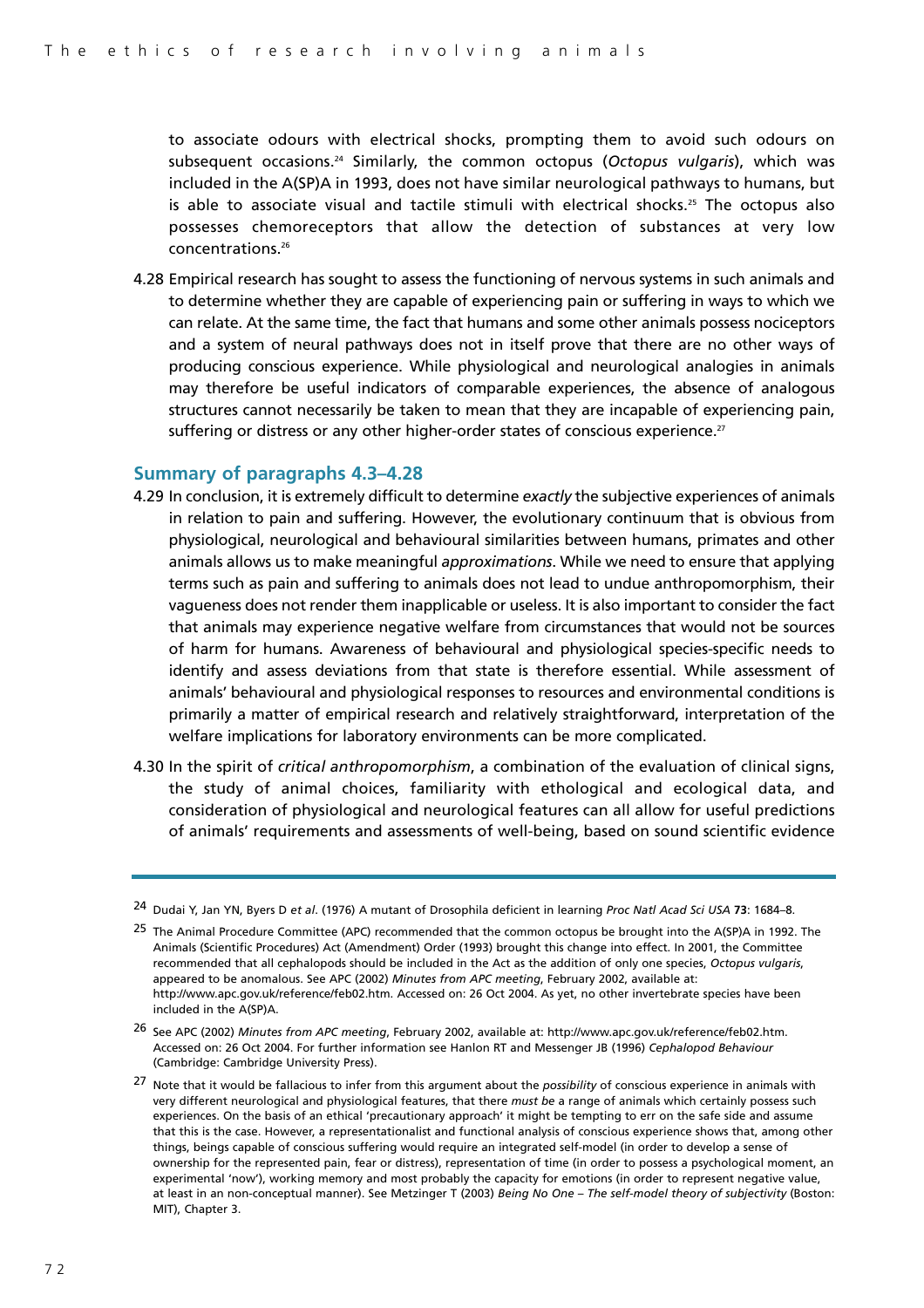and processes. In this context, two respondents to the Consultation commented as follows:

'It may well be that we can make significant improvements to the well-being of lab animals by making relatively simple modifications to standard husbandry practice. However, it is important not to be too anthropomorphic about what we conceive as quality of life for other animals, and what we do should be informed by more research into animal behaviour and cognition.'

*Professor Julian Blow*

'Many schemes are available for scoring welfare and/or suffering in laboratory animals, and they can undoubtedly be useful. However, what is really needed is a commonsense approach. Nobody who has lived with dogs and cats can fail to know when they are suffering, whether or not we could quantify it or describe it perfectly. We must not let those who want to apply experimental procedures to animals get away with clever and pseudoscientific arguments about animal consciousness, ability to perceive pain, etc., as a means of escaping the need to justify what they want to do.' *Professor Michael Balls, Chairman of the FRAME Trustees*

We conclude that judgements based on scientific evidence, and those based on empathy must be taken into consideration in assessments of animal welfare. Undue anthropomorphism, and the viewing of animals as mere research tools are equally inappropriate. We return to the ethical arguments about animal research in Chapters 14 and 15 and now consider more specific aspects relating to possible sources of suffering of laboratory animals.

# **Sources of harm for laboratory animals**

4.31 The discussion about pain, suffering and distress that research animals may experience is often focused on experimental procedures. Respondents to the Consultation also pointed out that:

'It is not only scientific procedures that can cause suffering to animals, but also the conditions of their captivity. Many laboratory animals are kept in bare, sterile living conditions…' *The Dr Hadwen Trust for Humane Research*

'Environmental factors…have a great impact on the laboratory animal throughout its entire life, not only during experiments.'

*Professor Vera Baumans*

Animals may experience adverse physiological and psychological states that can result from a range of factors (Box 4.4). We now give systematic consideration to a number of areas that influence an animal's welfare independent of, or in addition to, specific experimental procedures. These include:

- $\blacksquare$  breeding (including the use of wild-caught animals);
- transportation;
- housing;
- husbandry and care;
- handling:
- restraint;
- identification;
- any adverse effects of the procedures (e.g. nausea from toxic compounds, discomfort and pain from induced syndromes, natural and experimental infections); and
- euthanasia.

**CHAPTER 4**

ACITY

 $\circ$  $\blacksquare$ D  $\overline{a}$ Σ  $\triangleright$  $\overline{5}$  $\rightarrow$  $\overline{\mathbf{o}}$  $\blacksquare$  $\times$  $\mathbf{\overline{v}}$ m ᅎ  $\frac{1}{m}$ z  $\mathsf{L}_{\mathsf{m}}$ 

 $\bigcap$  $\equiv$  $\triangleright$  $\overline{\mathbf{v}}$  $\overline{\phantom{0}}$  $\overline{m}$  $\overline{\sim}$  $\overline{4}$  $\rightarrow$ Ξ.  $\blacksquare$  $\cap$ ֹ<br>ש<br>ש

**THE CAPACITY OF ANIMALS TO EXPERIENCE PAIN, DISTRESS AND SUFFERING**

マンニN、

 $510$ ≒  $\overline{\bm{x}}$ m S **u**  $\triangleright$  $\mathbf{z}$  $\Box$ S  $\mathsf{C}$ 곡  $\blacksquare$  $\overline{z}$  $\overline{z}$  $\Omega$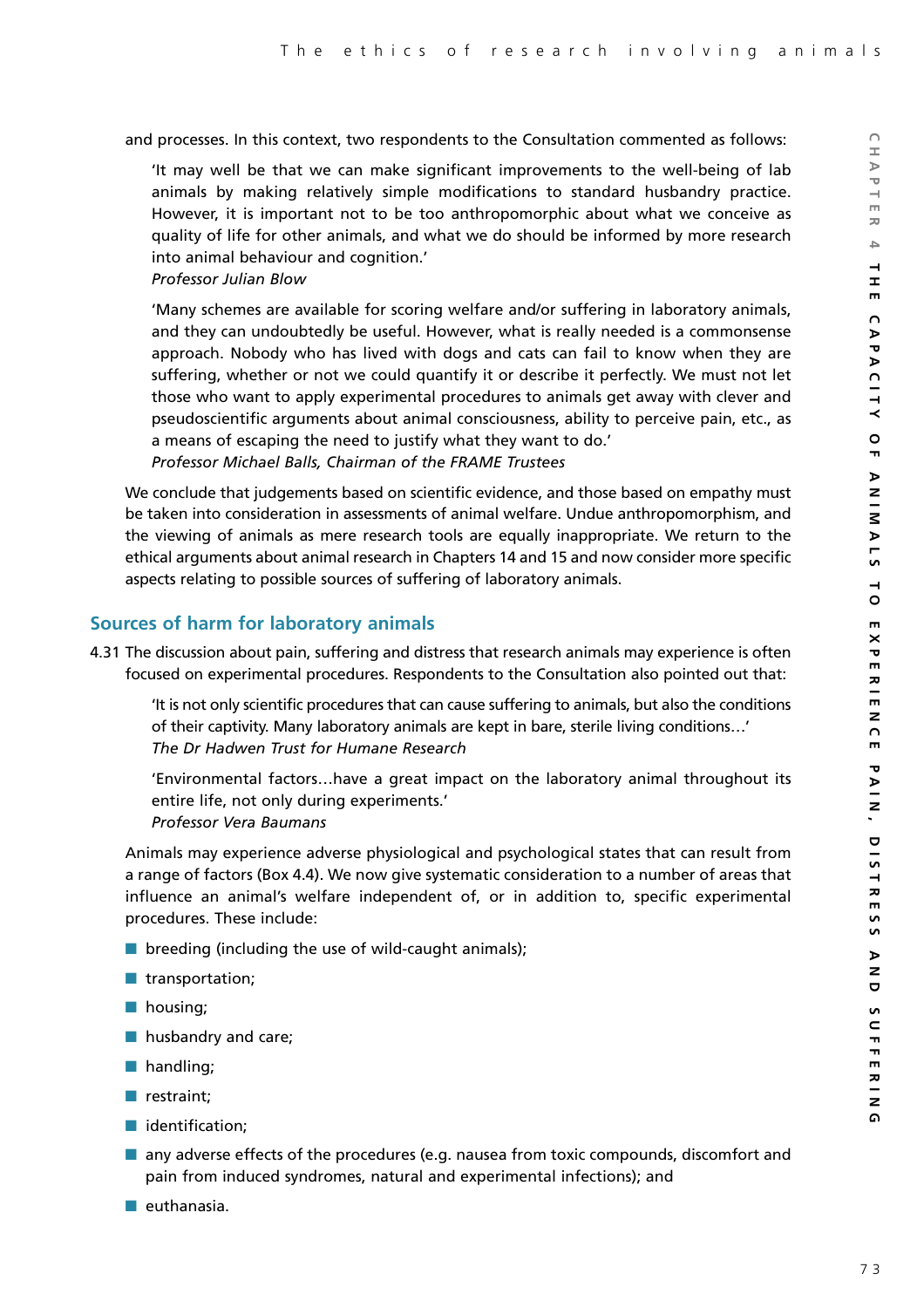As this list demonstrates, the full lifetime experience of animals involved in research must be carefully considered and given due weight to permit an adequate evaluation of the harms or 'costs' that are likely to arise. Such evaluations always need to be specific to the context. As will be clear from the discussions in Chapters 5–9, animal research takes a wide range of forms and the implications for welfare depend significantly on the type of research. There is also variation

in two other important factors. First, although there are a number of codes of practice that set out minimum standards, for example for the size of cages (see paragraph 13.10), facilities often vary with regard to providing conditions above the minimum standards. Secondly, whether or not animals will experience pain and suffering also depends critically on the skills and motivation of those handling them to implement Refinements, such as the use of pain relieving medicines or the provision of enrichments (see Chapter 12). We therefore do not attempt to describe the full range of welfare implications that *all* animals will necessarily experience when used in research. Rather, we aim to provide a systematic description of the types of effects that animals *may* experience, depending on the circumstances in which they are used.<sup>28</sup> Many of these effects can be lessened considerably by best practice in animal care and welfare, and responsible scientists and animal technicians will seek to reduce them as far as possible.

#### **Box 4.4: Adverse physiological and psychological states**

Animals can experience both physiological and psychological adverse states. These are intimately linked and dependent upon one another, as the physiological and behavioural response to stress affects a number of biological functions and systems. For example, animals housed at artificially low temperatures will be under physiological stress as they expend energy to maintain their core body temperature by huddling together, shivering and reducing the blood supply to the skin. If such stress is extreme or prolonged, substantial effort will be required to maintain a state of equilibrium. The animals may become aware of this effort and suffer as a result.

Alternatively, a social animal housed individually in a barren cage at an appropriate temperature, relative humidity and light level may not be under any immediate physiological stress but will probably experience psychological stress due to boredom and anxiety. This can lead to physiological changes such as alterations in heart rate and body temperature, and disturbed sleep patterns.\*

Späni D, Arras M, König B and Rülicke T (2003) Higher heart rate of laboratory mice housed individually vs in pairs *Lab Anim* **37**: 54–62.

#### *Breeding*

- 4.32 The process of breeding animals for laboratory use can involve the thwarting of many natural behaviours. Most significantly, laboratory animals are usually weaned and separated from their mothers at a time convenient for research purposes, which rarely coincides with the time when they would have dispersed naturally. It is sometimes argued that this is not a problem since some animals 'drive' their offspring away in any case. However, in many species, the separation is not total and permanent; the young join the extended colony and kin relationships are maintained. Early weaning can thus be stressful for both the juvenile animals and their mothers.<sup>29</sup> This feature is increasingly recognised in primates, and it also needs to be considered in the case of other animals that care for their young.
- 4.33 Another important aspect of breeding concerns the possibility of wastage of newborn animals which are euthanised because they are surplus to requirements. Such wastage can sometimes arise if there is lack of communication and forward planning, or if only one sex is required. Care also needs to be taken that standards of housing and care for breeding animals are of similar quality to those which should be provided for research animals.

<sup>&</sup>lt;sup>28</sup> Further information on adverse effects and on ways of preventing or alleviating them can be found in a series of reports by the BVAAWF/FRAME/RSPCA/UFAW Joint Working Group on Refinement, which cover husbandry and care; the administration of substances and GM mice.

<sup>29</sup> Kanari K, Kikusui T, Takeuchi Y and Mori Y (2005) Multidimensional structure of anxiety-related behavior in early-weaned rats *Behav Brain Res* **156**: 45–52.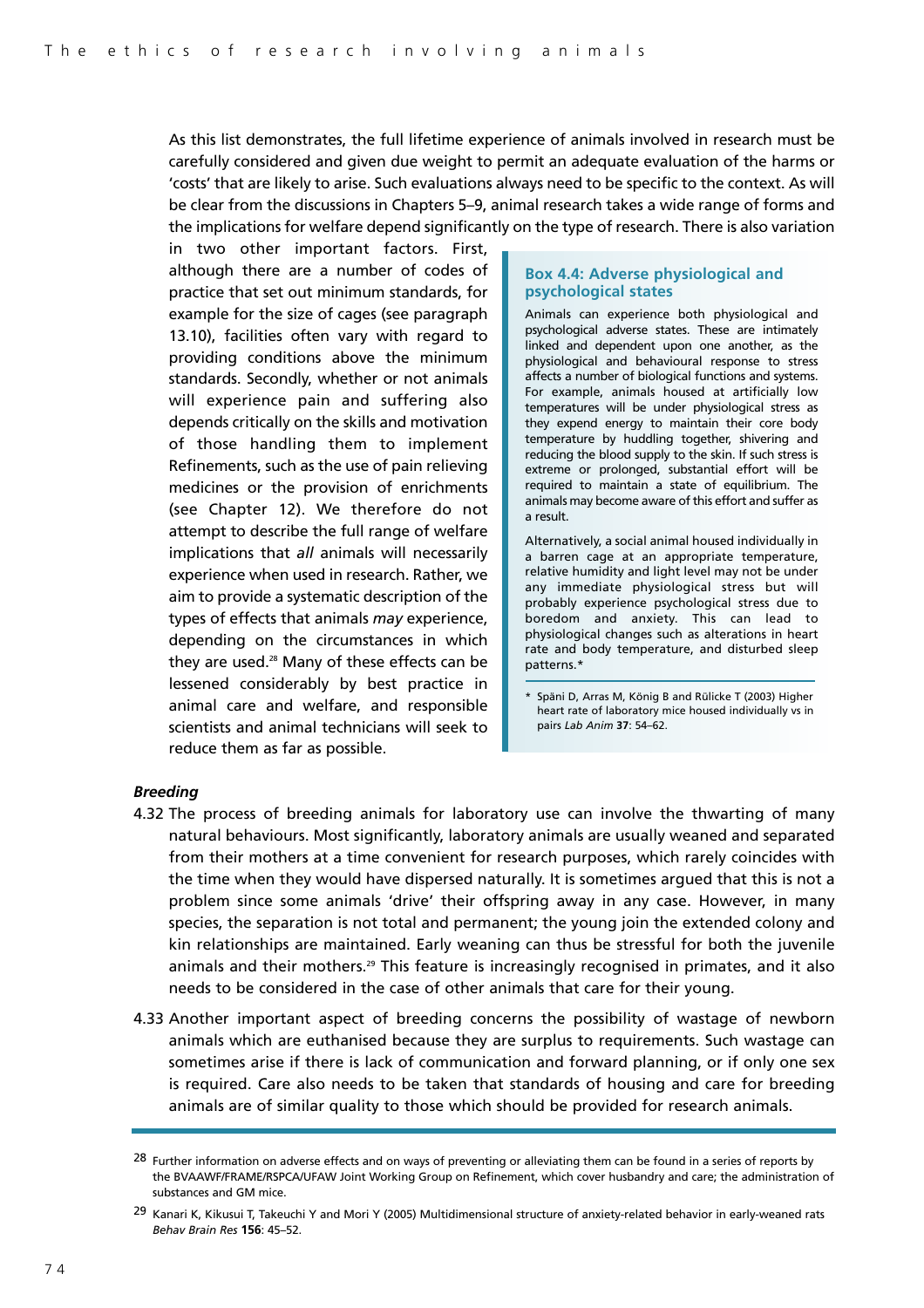# *Use of wild-caught animals*

- 4.34 Most laboratory animals are bred specifically for the purpose, but some are caught from the wild, especially for use in basic biological research. For example, some wild birds are caught for physiological studies; many *Xenopus* frogs are caught in the wild and some countries still use wild-caught primates (although not the UK) or obtain captive-bred primates from breeders who replenish their breeding stock with animals captured from the wild. In the UK, the use of wild-caught primates is prohibited except where exceptional and specific justification can be established (see paragraph 4.26).
- 4.35 Capture from the wild imposes significant psychological stress on animals that are not habituated to humans or to captivity. It usually presents a number of risks to the animal and can result in physical injury, shock or even death. In addition to the impact on the target animal, effects on other animals also need to be considered as they may experience stress leading to behavioural disturbances that could leave them open to predation or cause them to abandon their young. This could affect not only other members of the colony in social species, but also animals of other species that are disturbed during the capture process.<sup>30</sup>

# *Transport*

- 4.36 Transport is a significant life event for laboratory animals and it may involve a number of aversive and stressful elements.<sup>31</sup> Studies of animal transport have focused primarily on farm rather than laboratory animals.<sup>32</sup> It has been hypothesised that stressful conditions could affect both the welfare of laboratory animals and the scientific validity of any future studies involving the animals or their offspring. The precise effect of transport varies depending on transit time, the species involved and a number of more detailed circumstances. The implications of transportation over short distances, such as moving mice within a building, as well as that over longer distances, as in the case of the import of macaques from their country of origin to the UK, which can take up to 60 hours, need to be considered.33 Adverse effects from transport can result from factors that include the following:
	- handling (see paragraphs 4.44–4.47);
	- separation from familiar animals;
	- housing changes;
	- confinement in an unfamiliar transport container;
	- loading and unloading, movement and vibrations during the journey, including acceleration and deceleration;
	- $\blacksquare$  physical stress due to maintaining balance (especially for larger animals);
	- unfamiliar sights, sounds and smells;
	- fluctuations in temperature and humidity;
	- availability of food and drinking water; and
	- disruption of light/dark regimes and possibly adaptation to a different time zone.

 $\bigcap$  $\equiv$ 

<sup>30</sup> Implications of any authorised *release* to the wild also need to be considered. The A(SP)A states that 'Where a project licence authorises the setting free of a protected animal in the course of a series of regulated procedures, that licence shall include a condition requiring the prior consent of the Secretary of State to the setting free of the animal.' See A(SP)A Section 10 (3B).

<sup>31</sup> See Swallow J, Anderson D, Buckwell AC *et al*. (2005) Report of the Transport Working Group established by the LASA: Guidance on the transport of laboratory animals *Lab anim* **39**: 1–39.

<sup>32</sup> See Grandin T (1997) Assessment of Stress During Handling and Transport *J Anim Sci* **75**: 249–57.

<sup>33</sup> See Tuli JS, Smith JA and Morton DB (1995) Stress measurements in mice after transportation *Lab Anim* **29**: 132–8.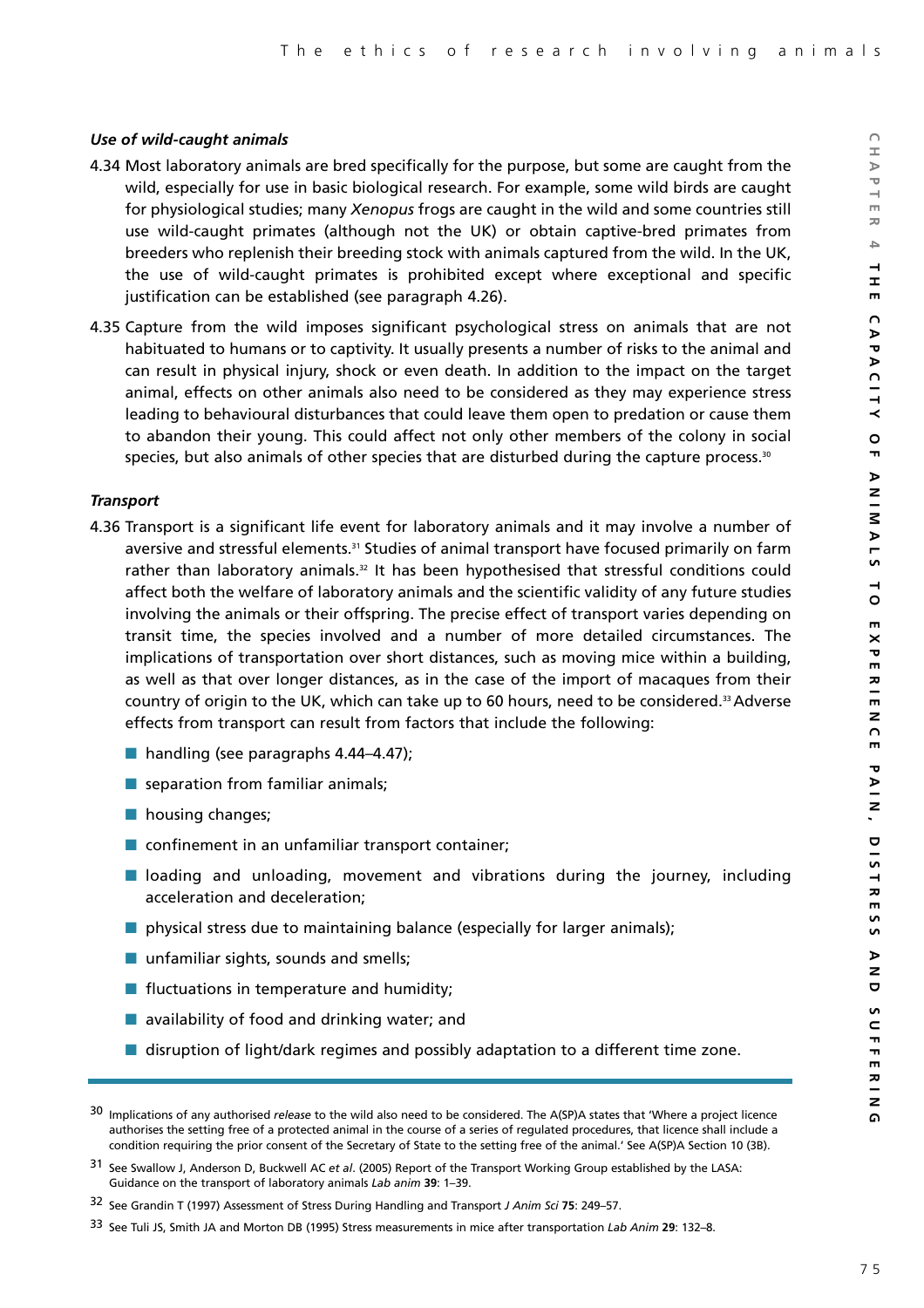Stress during longer journeys may also increase the risk of disease for transported animals. The potential to monitor animal well-being, and to act if it is compromised, is often significantly curtailed during such transport.

#### *Housing*

- 4.37 Breeding, stock and experimental animals spend most of their lives in cages or pens, not actually undergoing procedures. The size and quality of the housing environment therefore has a highly significant impact on their well-being. Current knowledge of animal behaviour and welfare makes clear that captive animals need adequate space for a range of natural behaviours including: appropriate social behaviour, exercise, foraging and play, solid floors of appropriate material and group housing for social species.
- 4.38 Where animals are housed in small and barren cages, they cannot perform their full range of species-specific behaviours. Housing conditions may thus prevent certain social behaviours such as the maintenance of appropriate distances between individuals. Research has demonstrated that inadequate environments have been the direct cause of a range of adverse physiological and psychological effects, for example the increased likelihood of active animals to suffer from osteoporosis when they are kept in small cages. Many animals, especially dogs, experience welfare improvements when enrichments such as refuges or viewing platforms are provided, which can assist in their perception of an environment as 'secure'. Not providing for these needs can cause stress to the animals.
- 4.39 In their natural environment, all of the commonly used laboratory rodents, apart from guinea pigs, will dig tunnels or chambers in order to create refuges. Even animals from inbred strains will create such structures, which can be highly complex, if they are given the opportunity to do so. However, usually, few if any laboratory rodents have the opportunity to burrow and some experimental protocols may require animals to be kept in environments without enrichments such as artificial tunnels or refuges.
- 4.40 Some species, such as rats, experience better welfare if nesting material is provided. For example, female rats housed without a refuge will nurse their pups in the 'cover' position in an attempt to protect them, rather than the 'half-moon' position of a more 'relaxed' mother rat that feels safe within her nest. Nesting material is not only important for nursing mother rats. Its availability improves welfare for both sexes and throughout all stages of life.<sup>34</sup>
- 4.41 The type of food, and the way it is presented, also influences animal well-being. In their natural environment, most rodents are omnivores and visit many different feeding sites in a day whereas laboratory rodents are generally fed on standardised diets from fixed food dispensers. Many animals are highly motivated to explore relatively large areas and to forage even when food is freely available, a phenomenon known as *contrafreeloading*. It has been suggested that evolutionary pressures have led to animals being adapted to contrafreeload in order to find out more about their environment, helping them to prepare for possible food shortages. Thus thwarting such behaviour by housing the animals in small cages can be stressful.
- 4.42 Appropriate social contact and interaction has been demonstrated to be vital for the wellbeing of most commonly used laboratory species. Animals such as primates or dogs have evolved to form social groups with defined compositions and hierarchies. In their natural environment these animals usually have sufficient space to perform their social behaviours and maintain appropriate social distances. However, in the laboratory they find themselves in artificially composed groups and the cage or pen size that is provided in research facilities

<sup>34</sup> See Smith AL and Corrow DJ (2005) Modifications to husbandry and housing conditions of laboratory rodents for improved well-being *J Inst Lab Anim Res* **46**: 140–7.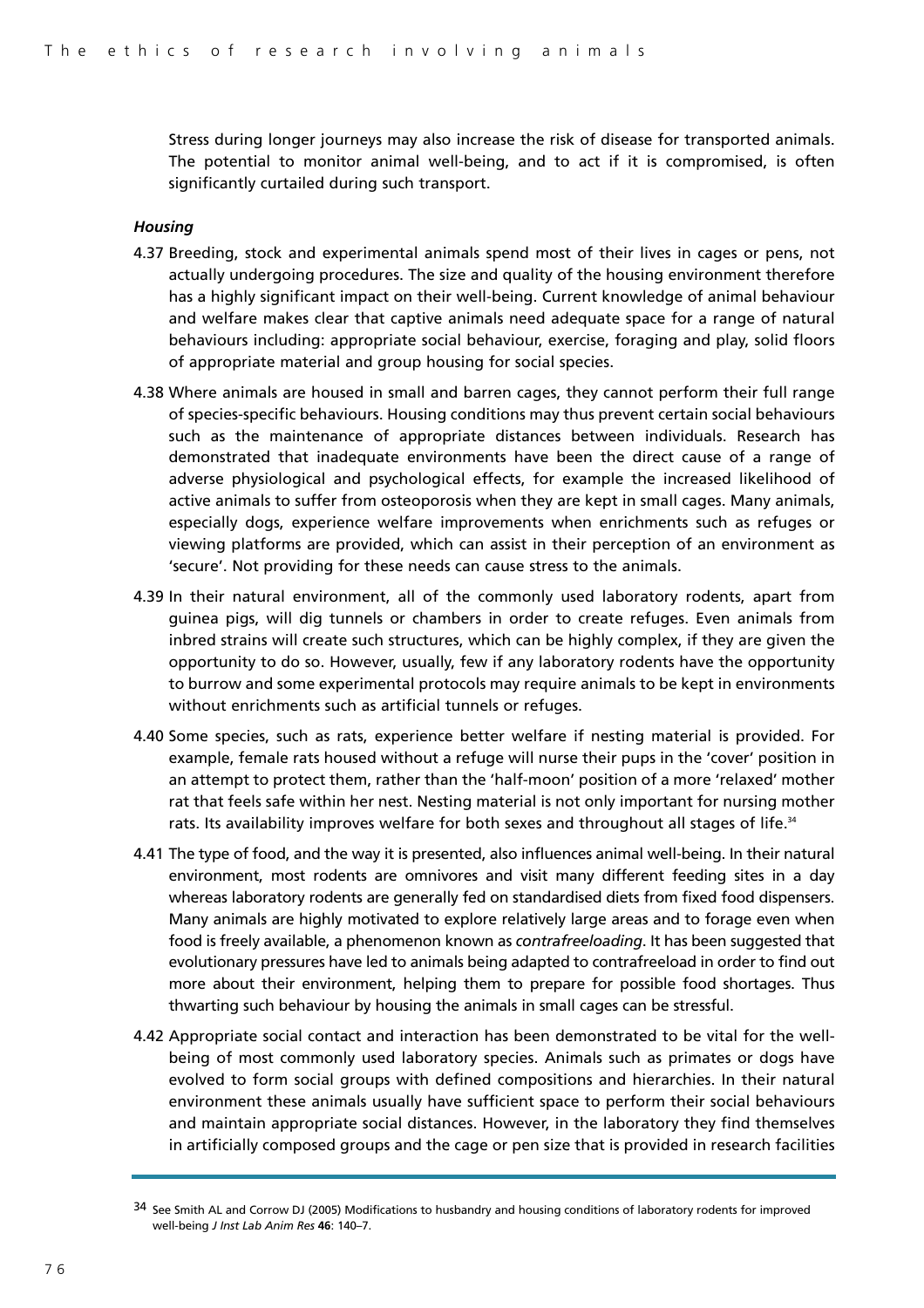differs significantly from the space available in their natural habitats. The single housing of such animals requires special consideration.

#### *Husbandry and care*

- 4.43 Many different aspects of routine husbandry and care can adversely affect the welfare of laboratory animals. Three important examples concern the effects of cage cleaning, lighting and sound.
	- Cage cleaning

In contrast to humans, laboratory rodents are highly dependent on olfactory cues and communication, since they recognise their cage mates, social hierarchies and territories largely by smell (see paragraph 4.16). Routine changing of their bedding and sterilisation of cages, which removes their olfactory landmarks, can cause significant disorientation. The frequency of cage cleaning therefore requires careful consideration to strike a balance between the needs for hygiene, minimal disturbance and maintenance of habituation to humans, but the optimum frequency is not currently known.<sup>35</sup>

■ Light

Other sources of harm can result from lack of attention to species-specific features such as biorhythms. Rodents are nocturnal and are most active in twilight, yet they are often housed in bright light and used in procedures during what would be their sleep phase.

■ Sound

Rodents are sensitive to ultrasound. Although ultrasound is a normal part of the environment for rodents, exposure to sources of ultrasound produced by some electrical equipment, such as oscilloscopes and monitors, may be a source of stress.

#### *Handling and restraint*

- 4.44 The way that animals are approached and handled has the potential to cause fear and distress, particularly in prey species or if the animal has had a previous adverse experience. Capture and holding is commonly stressful for rats, even when they have been habituated to handling.<sup>36</sup> In many cases, they have been shown to be able to anticipate what is about to happen to them if there are appropriate cues. It is plausible to assume that they can foresee the consequences of the administration of a substance if this has happened to them before.
- 4.45 Methods of restraint can also cause distress. For example, during toxicological testing, rats may be placed in polycarbonate tubes so that their snouts protrude from a hole at one end. A test substance might be delivered over the nose of the animals for periods of up to an hour, sometimes up to five times a day for several weeks or months. A recent report has indicated that a session of tube restraint is usually a stressful procedure.<sup>37</sup>
- 4.46 Close contact with humans can both improve and impair the welfare of laboratory animals. Social animals such as dogs or primates can benefit from establishing a relationship with

<sup>35</sup> Some research has been carried out in this area. See, for example, Reeb-Whitaker CK, Paigen B, Beamer WG *et al*. (2001) The impact of reduced frequency of cage changes on the health of mice housed in ventilated cages *Lab Anim* **35**: 58–73.

<sup>36</sup> Meaney MJ, Mitchell JB, Aitken DH *et al*. (1991) The effects of neonatal handling on the development of the adrenocortical response to stress: implications for neuropathology and cognitive deficits in later life *Psychoneuroendocrinology* **16**: 85–103.

<sup>&</sup>lt;sup>37</sup> The method can also pose problems if the tubes are of the wrong size and shape for the animal. The animal could try to turn around, become stuck, distressed and, at worst, die if the researcher selects the wrong size and if the animals are left unobserved. See Jennings M, Batchelor GR and Brain PF (1998) Report of the Rodent Refinement Working Party: Refining rodent husbandry: the mouse *Lab Anim* **32**: 233–59.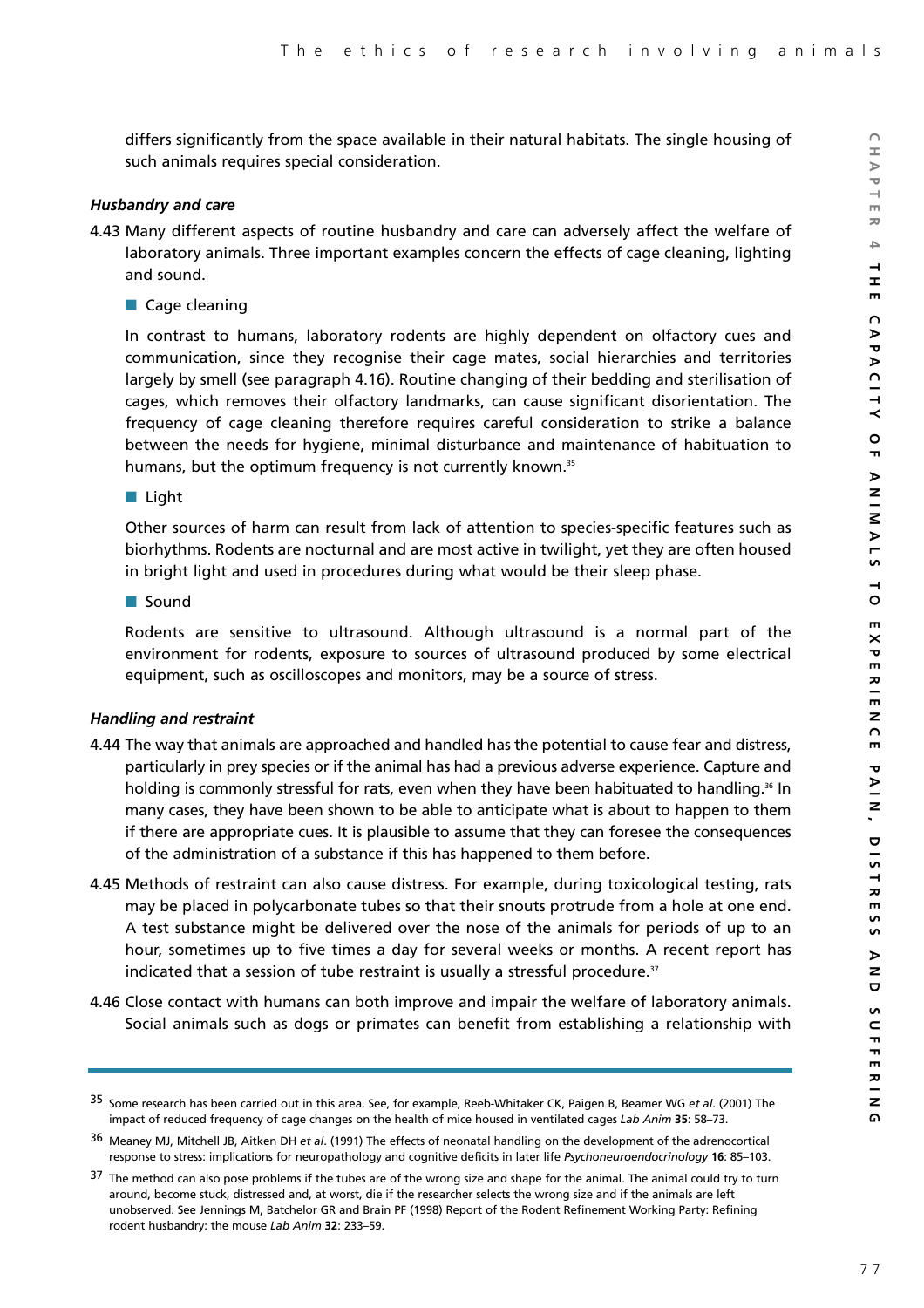staff at research facilities. Establishing appropriate relationships is of special relevance to many types of primate research, where the researchers depend on the cooperation of the animal to perform certain tasks (see Box 5.4). Problems may arise if there is a frequent change in personnel. Appropriate handling of animals is also required when animals are removed and re-introduced to and from their social groups, which can cause fear and distress. Reintroducing animals may result in increased aggressive behaviour, as hierarchies are re-established.

4.47 Restraint for primates is another cause for concern. This is particularly so when animals have not experienced adequate habituation and socialisation to humans, and when those interacting with the animals are not sufficiently familiar with the species-specific behaviour. A number of restraint methods are used for different purposes. For example, restraint chairs are used to support primates in a stable sitting position when the experiment requires that they sit still for a prolonged period of time.<sup>38</sup> If the chair is incorrectly designed it could have an adverse effect on the animal's physiology,<sup>39</sup> and its welfare,<sup>40</sup> as well as on the validity of the scientific study being undertaken. Training the animal with positive reinforcement so that it cooperates during the procedure is important to minimise negative welfare effects.

#### *Identification*

4.48 Scientists often need to mark experimental animals permanently so that they can be identified throughout the duration of a project. This can sometimes be achieved using noninvasive techniques such as noting coat patterns or applying non-toxic stains. Other methods include inserting microchips under the skin, which can cause momentary pain, or moreinvasive techniques which include marking the ears using tags, notches or tattoos. Primates may be tattooed on the chest or fitted with collars. Methods used for amphibians include tattooing on the abdomen, sewing coloured plastic beads onto the muscle mass of the leg or back, attaching tags to the webs of the feet and freeze-branding (see paragraph 5.4). In field studies, toes may be removed from mice and frogs as a means of identification. This is usually a painful procedure which also affects normal behaviour and in some cases the animals' survival chances.41

#### *Procedures and their effects*

4.49 The technical procedures to which animals are subjected can cause a range of negative states such as discomfort, pain, distress, fear and anxiety, either during or as a result of procedures. Some examples of common types of procedure are given below. More specific information on the effects of various types of experiment or animal model is provided in the relevant sections of Chapters 5–9. Refinements, which can and should be put in place to lessen the effect of any procedure, are described in Chapter 12.

<sup>38</sup> The duration of such restraint varies. A recent paper reported a device suitable for restraining marmosets for up to three days continuously, which would be an unusually long period of time. See Schultz-Darken NJ, Pape RM, Tannenbaum PL, Saltzman W and Abbott DH (2004) Novel restraint system for neuroendocrine studies of socially living common marmoset monkeys *Lab Anim* **38**: 393–405. More commonly, primates experience between three- and five-hour-long sessions several times per week, over a period of months. See, for example Box 5.4.

<sup>39</sup> Norman RL and Smith CJ (1992) Restraint inhibits luteinizing hormone and testosterone secretion in intact male rhesus macaques: effects of concurrent naloxone administration *Neuroendocrinology* **55**: 405–15.

<sup>40</sup> Klein HJ and Murray KA (1995) Restraint, in *Nonhuman Primates in Biomedical Research: Biology and Management*, Bennett BT, Abee CR and Henrickson R (Editors) (New York: Academic Press), pp286–97.

<sup>41</sup> See May RM (2004) Ethics and amphibians *Nature* **431**: 403.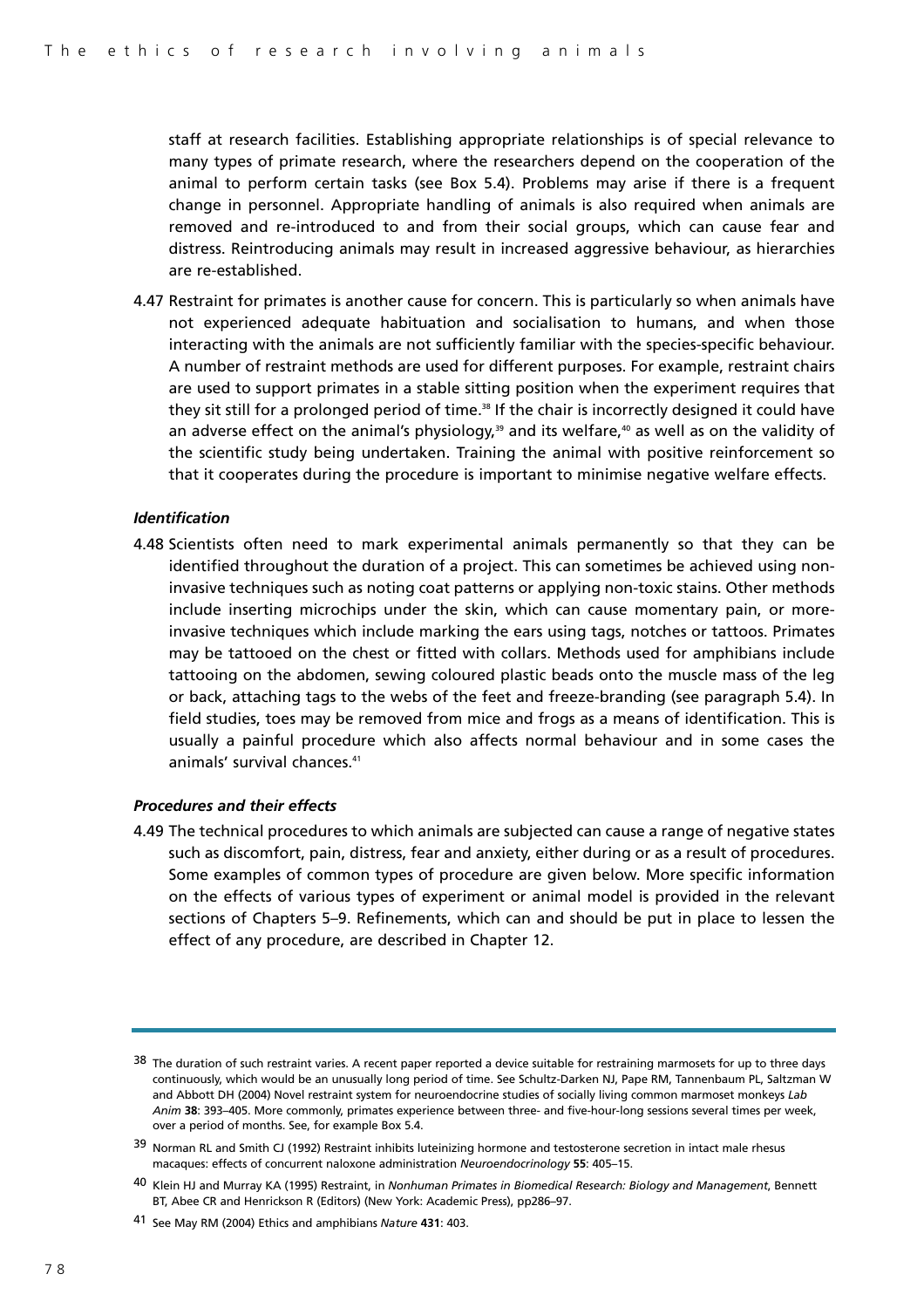# *Administration of substances*

- 4.50 Many experiments begin with the act of administering a substance to an animal, the effects of which may not be limited merely to a pinprick or a change in diet. We describe below a range of generic effects that may arise for rats used for the purpose of safety assessments of a candidate pharmaceutical.
- 4.51 The administration process can be stressful and possibly painful unless the substance is being administered within a treat. The route chosen should be the most appropriate to produce the best-quality experimental results, and similarly, the most appropriate site needs to be used. This will most commonly be under the skin in the scruff of the neck, or intravenously. Occasionally substances may be injected into the joints, brain, muscle, skin, peritoneum, footpads, veins or arteries of an animal. Substances may also be introduced into the lung or nasal cavity (often under whole-body restraint), rectum or vagina. If very accurate oral dosing is required, the substance is placed directly into the stomach using a tube that is passed down the oesophagus or nose rather than being administered with a treat or food.
- 4.52 Once test substances have been administered, the animal is likely to experience some form of effect which depends on the nature of the substance administered and the end points of the procedure. For example, if the animal is a disease model and the compound is an effective therapeutic intervention, the animal will experience an improvement of the disease-specific symptoms. However, some compounds, and very occasionally the solutions that they are dissolved in, may also be irritants; for example substances that are highly acidic or alkaline. Other compounds may cause disease or may be given at toxic doses, in which case they could cause nausea, pain or seizures. The latter phenomena can result in significant suffering, even with the implementation of humane endpoints.<sup>42</sup>

# *Removal of blood*

- 4.53 Much research involves the sampling of blood. Under ideal circumstances, this procedure only has relatively minor welfare implications for the animals, although it may sometimes cause discomfort, pain and distress, as is the case for human patients. Restraint is usually necessary, which can be stressful. In some cases animals such as primates are trained to cooperate in the process, for example by presenting a limb for sampling. This approach, which constitutes best practice, requires staff to be adequately skilled in the technique, as required by the provisions of the A(SP)A (see paragraphs 13.12–13.13).
- 4.54 Independent of the handling-related aspects of taking blood, further possible adverse effects can in some cases result from soreness, persistent bleeding (which may lead to the loss of a significant proportion of circulating blood volume in small animals) and the formation of blood clots. In very small animals, it can be difficult to access veins that are large enough for blood removal. Techniques such as refined capillary tube sampling have been developed to address this problem.43 Sometimes more invasive and potentially painful techniques such as tail-tip amputation, or occasionally retro-orbital bleeding (taking blood from behind the eye) are used. The latter method is usually carried out under general anaesthetic, but if complications such as blood clots occur, the animal is likely to be in pain once it has regained consciousness.

<sup>42</sup> Ways of implementing Refinement and Reduction are discussed in Chapter 12. We note that in practice, if the effects of the compounds on the animals are unknown, pilot studies using a small number of animals are usually carried out to ascertain the optimum dose, so that any adverse effects can be kept to a minimum.

<sup>43</sup> Hem A, Smith AJ and Solberg P (1998) Saphenous vein puncture for blood sampling of the mouse, rat, hamster, gerbil, guineapig, ferret and mink *Lab Anim* **32**: 364–8.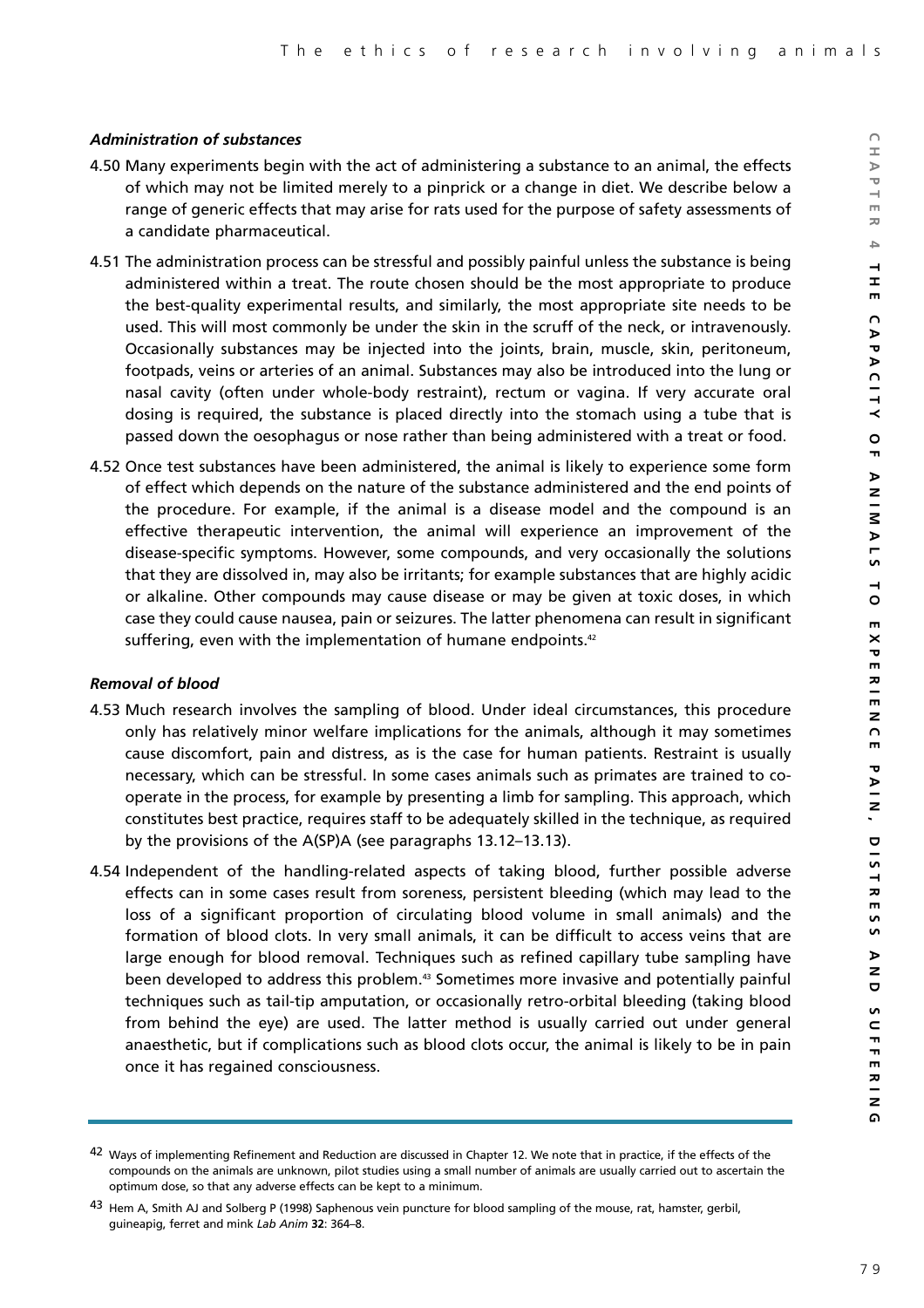#### *Surgery*

4.55 Animals used in research and testing may undergo surgery for a variety of reasons: to implant osmotic minipumps for delivery of substances or telemetry devices (see paragraph 4.56), to ligate nerves or blood vessels for 'models' of pain or stroke and to test medical devices such as pumps to assist the heart or to open the skull in order to form lesions of the brain for neurological studies. Surgery is carried out using appropriate anaesthesia and pain relieving medicines are also widely used. Although such provisions greatly reduce the impact of the actual intervention, animals may experience varying levels of discomfort or pain following surgery. They must therefore be monitored closely in the recovery period in order to minimise any negative effects.

#### *Telemetry*

4.56 Telemetry is a technique that is being increasingly used and one that is often introduced as a refinement (because it enables large quantities of data to be obtained without restraining animals), or as a means of reduction (because more information can be obtained from one animal). Nevertheless, there are three possible sources of harm associated with telemetry that need to be considered in order to minimise implications for welfare. First, surgery is required to implant transmitters or loggers in most cases; secondly, devices have a physical impact on animals that can be significant, especially in rodents (they can weigh up to ten percent of the body mass $44$ ); and thirdly, most commercially available devices at present transmit at the same frequency, a problem that is frequently addressed by housing animals individually.

#### *GM animals*

- 4.57 As we have said, there are concerns about the unpredictable consequences that the deletion or addition of one or a combination of genes may have on animals that have been modified (see paragraphs 3.41–3.43). It has frequently been pointed out that many modified animals are phenotypically 'normal' in appearance and that they do not experience compromised well-being. One report suggested that no more than ten percent will experience harmful consequences. Another analysis, based on reports on GM mice made to the Danish Animal Experiments Inspectorate, found that 21 percent of strains were reported as experiencing minor discomfort, 15 percent experienced severe discomfort and 30 percent suffered increases in mortality and susceptibility to disease.<sup>45</sup> Since possible harms can only be assessed on a case by case basis, we consider specific examples in Chapters 5 and 7.
- 4.58 There are a range of implications for welfare which may arise during the creation and use of GM animals. For example:
	- In small species such as rodents, surgical procedures are required for the transfer of embryos into recipient females. These procedures can be painful, and pain relief may also be required following surgery.
	- All animals that are used in GM procedures must be tissue-typed to ascertain whether or not they actually have the desired modification. There are four main techniques for tissue-typing mice: saliva sampling, removing tissue from the ear, removing the tail tip or removing blood from the tail. A commonly used protocol is tail-tipping, which is painful

<sup>44</sup> Morton DB, Hawkins P, Bevan R *et al*. (2003) Seventh report of the BVAAWF/FRAME/RSPCA/UFAW Joint Working Group on Refinement: Refinements in telemetry procedures *Lab Anim* **37**: 261–99.

<sup>45</sup> Reported in BVAAWF/FRAME/RSPCA/UFAW Joint Working Group on Refinement (2003) Sixth Report: Refinement and reduction in production of genetically modified mice *Lab Anim* **37**: 3, Supplement S1–49, available at: http://www.ingentaconnect.com/content/rsm/lab. Accessed on: 21 Apr 2005; Thon R, Lassen J, Kornerup Hansen A, Jegstrup IM, Ritskes-Hoitinga M (2002) Welfare evaluation of genetically modified mice – An inventory study of reports to the Danish Animal Experiments Inspectorate *Scand J Lab Anim Sci* **29**.